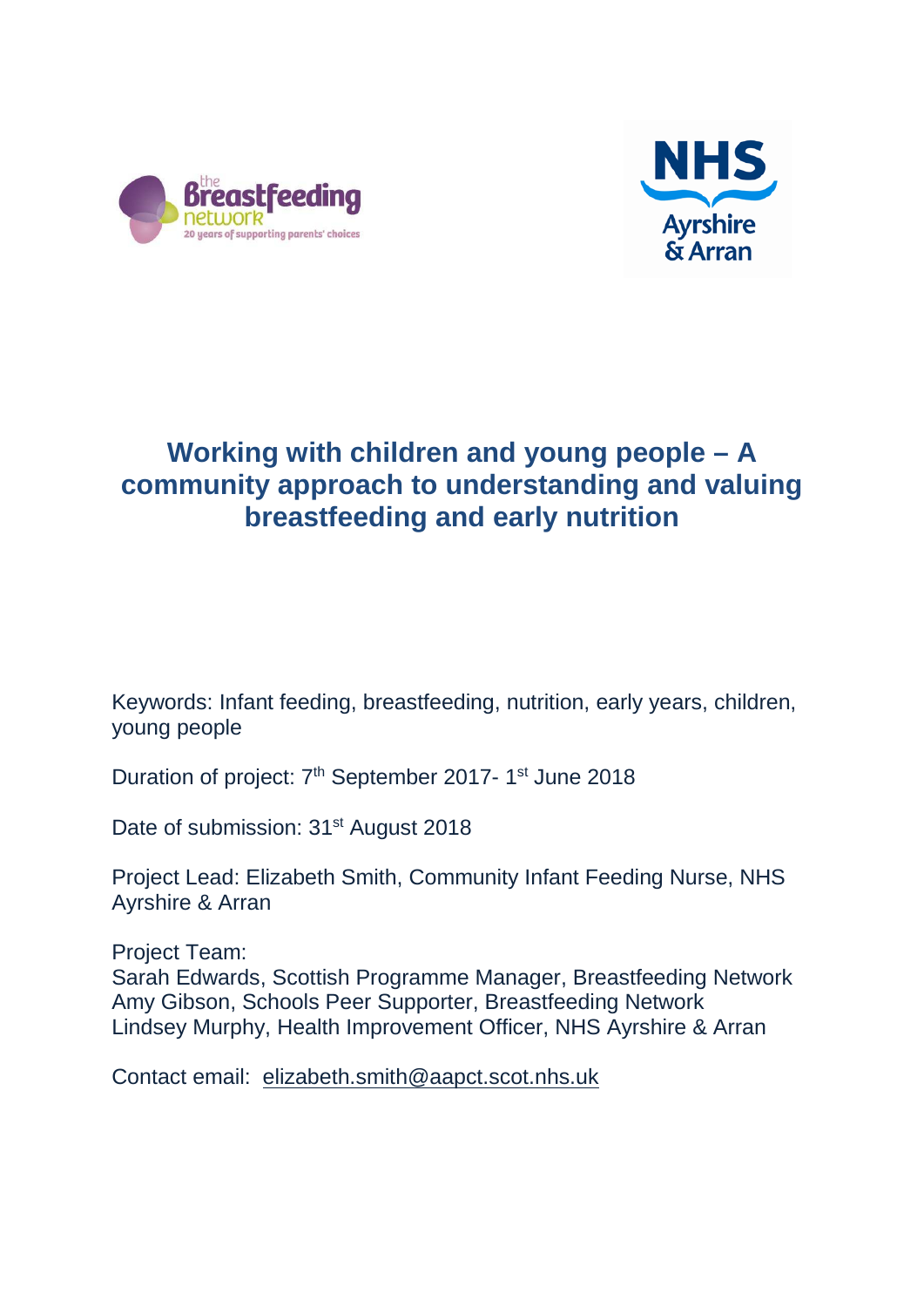### 1. Summary

Breastfeeding is a global public health issue, with key health benefits to mother and baby. Breastfeeding rates in Scotland are low within an embedded formula feeding culture. The promotion, protection and support for breastfeeding is therefore acutely important and should involve all age groups.

This project was designed to increase knowledge of breastfeeding among young people living in an area of North Ayrshire where breastfeeding rates were critically low; only 17% of women are exclusively breastfeeding at 6-8 weeks compared to the Scottish average of 26.8%.

The aims of the project were that:

- 1. Children, young people and communities have increased knowledge and are able to make healthy and informed choices about feeding babies
- 2. Children, young people and communities have a better understanding about the barriers to breastfeeding and why community support is important.

This was to be achieved by engaging with children and young people, increasing their awareness of and normalising breastfeeding. The introduction of healthy weaning foods was also a topic for discussion.

The project plan included development and delivery of short interactive learning sessions within children and young people, to spread the learning from the project across the wider community.

Sessions relating to breastfeeding were presented to 1188 pupils across early years, primary and secondary settings. A further session was delivered to staff in the early years centre.

Based on the findings, it is clear that attitudes to breastfeeding are mixed, and amenable to change. The session of 50 minutes duration delivered to children and young people resulted in more positive attitudes. This could result in a move to neagtice to ambivalent to ambivalent to positive, but the project has shown that changes are possible, with minimal time and at low cost.

The results of this project will be made widely available and funding sought to enable further delivery and ongoing review and refinement of sessions.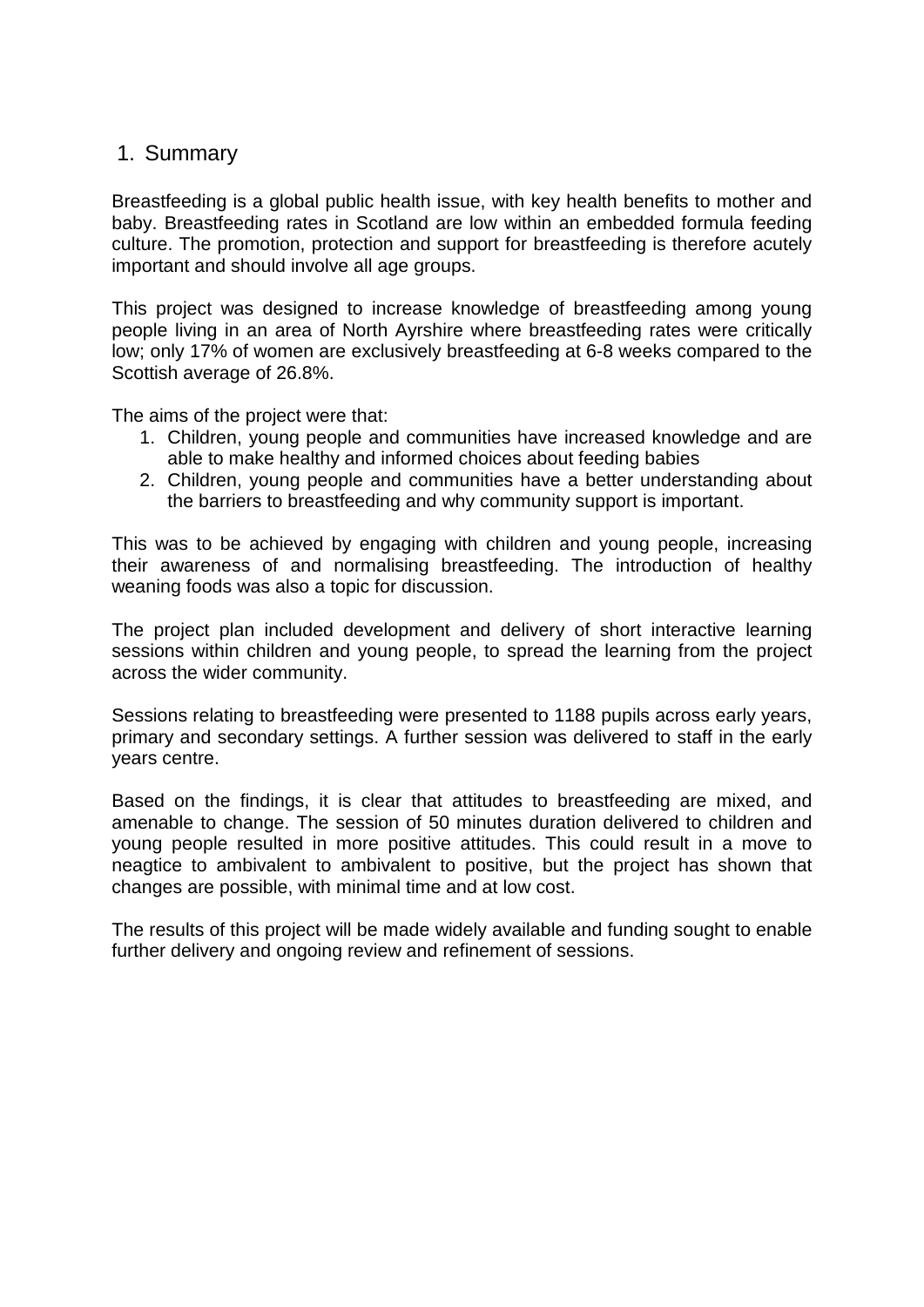## 2. Background

North Ayrshire has a formula feeding culture with critically low breastfeeding rates across the locality. Only 17% of women are exclusively breastfeeding at 6-8 weeks compared to the Scottish average of 26.8%. Within the target area of this project women report that breastfeeding is not visible in their community. Anecdotal reports from mums engaging with breastfeeding support in Ayrshire have previously shown that women can feel that if they choose to breastfeed they may be isolated by family, friends and their community. They particularly worry about breastfeeding in public, as they feel that breastfeeding is unseen and unsupported.

North Ayrshire is an area of high deprivation and multiple health issues. For example, levels of obesity are also higher than the Scottish average, 12.3% of Primary 1 children classed as obese compared to the Scottish average of 9.8%. The link between breastfeeding and obesity is developing and so this one area of concern may be addressed with increased breastfeeding and timely introduction of healthy weaning foods.

Alison Ross is Depute Head Teacher of Glencairn Primary, Stevenston, where this project was delivered. Alison is aware that the general health of people in Stevenston is poor and recognises that the school has a duty to improve the health and wellbeing of children and their families. The school already had partnerships with the local child healthy weight programme and staff trained to deliver the Weigh to Go weight management programme to adults.

The school had also previously offered a baby weaning class which was successful, and believed that they could have a positive impact on breastfeeding through educating the children and 'normalising' breastfeeding within the community. They welcomed the support from this project to help make this happen.

The secondary school involved with the project, St Matthews Academy, is a six-year denominational school created in 2007 to serve primarily, but not exclusively, the Catholic community of North Ayrshire, the role is approximately 1300 young people. Between 45 and 50% of the pupils live in an area recognized as within the top 20% most deprived datazones. St Matthews had been involved for a few years with NHS and Breastfeeding Network (BfN). Delivery of a parenting course with a targeted group of young people in  $4<sup>th</sup>$  Year who were not sitting National 5 exams had promoted breastfeeding and discussed early weaning. The feedback from the young people had been very positive and this helped inform the development of the programme. The school therefore seemed an ideal partner for this project.

## 3. The Project

### Project Development and Aims

The project was created in partnership with NHS Ayrshire & Arran, North Ayrshire Health and Social Care Partnership, North Ayrshire Council and The Breastfeeding Network (BfN).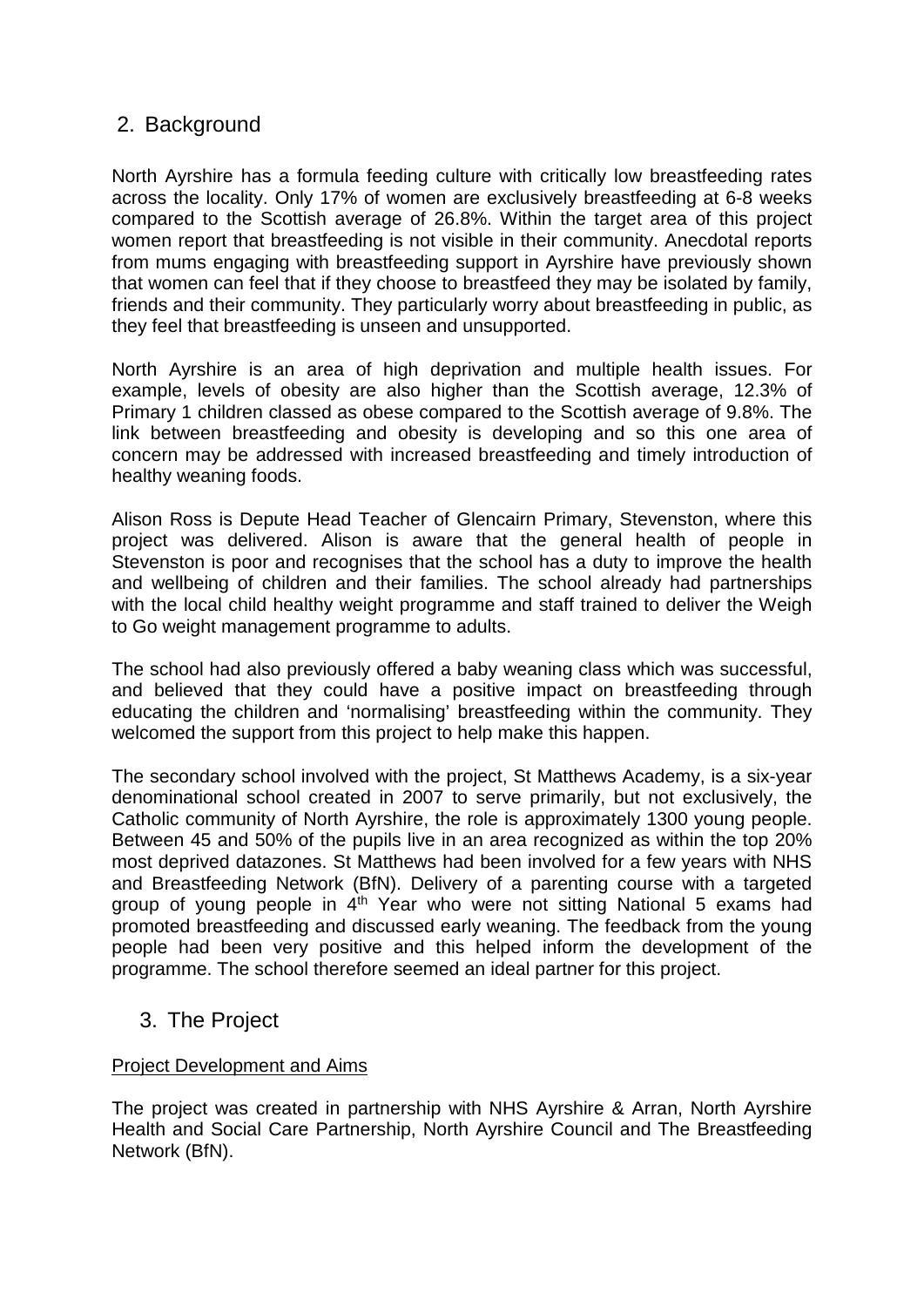The main aims of the project were that:

- 3. Children, young people and communities have increased knowledge and are able to make healthy and informed choices about feeding babies
- 4. Children, young people and communities have a better understanding about the barriers to breastfeeding and why community support is important.

This was to be achieved by engaging with children and young people, increasing their awareness of and normalising breastfeeding. The introduction of healthy weaning foods was also a topic for discussion.

The project plan included development and delivery of short interactive learning sessions within children and young people, to spread the learning from the project across the wider community.

The planned activities and related activities are detailed in the table below:

| Aim one                                                                                                                                                                                                                                                               |                                                                                                                                                                                                                                                                                                                             |
|-----------------------------------------------------------------------------------------------------------------------------------------------------------------------------------------------------------------------------------------------------------------------|-----------------------------------------------------------------------------------------------------------------------------------------------------------------------------------------------------------------------------------------------------------------------------------------------------------------------------|
| What will we do                                                                                                                                                                                                                                                       | How will we know we have achieved it                                                                                                                                                                                                                                                                                        |
| Develop and deliver classroom sessions<br>about infant feeding to children and<br>young people at Glencairn Primary<br>School/Early Years and St Matthews<br>Academy                                                                                                  | Children/young people have increased<br>knowledge about breastfeeding, bottle<br>feeding and weaning                                                                                                                                                                                                                        |
| Provide<br>training<br>and<br>resources<br>to<br>teachers and staff<br>Develop and deliver sessions for parents<br>and wider community                                                                                                                                | Staff feel more confident to<br>deliver<br>classroom sessions on infant feeding<br>Staff, parents and wider community have<br>increased<br>knowledge<br>about<br>infant<br>feeding and weaning                                                                                                                              |
| Work with children and young people to<br>develop a peer led learning resource<br>about feeding babies                                                                                                                                                                | Children, young people and communities<br>have an increased understanding about<br>how breastfeeding and healthy first foods<br>can impact on obesity and long term<br>health                                                                                                                                               |
| Aim two                                                                                                                                                                                                                                                               |                                                                                                                                                                                                                                                                                                                             |
| <b>Deliver</b><br>classroom<br>sessions<br>about<br>the<br>breastfeeding<br>barriers<br>to<br>and<br><b>Breastfeeding</b><br>Happily Here<br>(BHH)<br>scheme                                                                                                          | More children, young people and the<br>wider community know about the BHH<br>scheme and why it's important $-$ they<br>were asked during the sessions, most did<br>know and those who didn't were not                                                                                                                       |
| Work with the school and the wider<br>community to identify community venues<br>that could join the scheme<br>Distribute scheme materials to<br>local<br>community venues<br>Spread awareness of the scheme and<br>the law and why it's important and<br>measure this | The number of local venues that sign up<br>to the scheme<br>Local businesses and venues have an<br>increased understanding of how they can<br>support breastfeeding families<br>Children, young people and communities<br>are more aware of the Breastfeeding etc.<br>Act (2005) – done through discussion on<br><b>BHH</b> |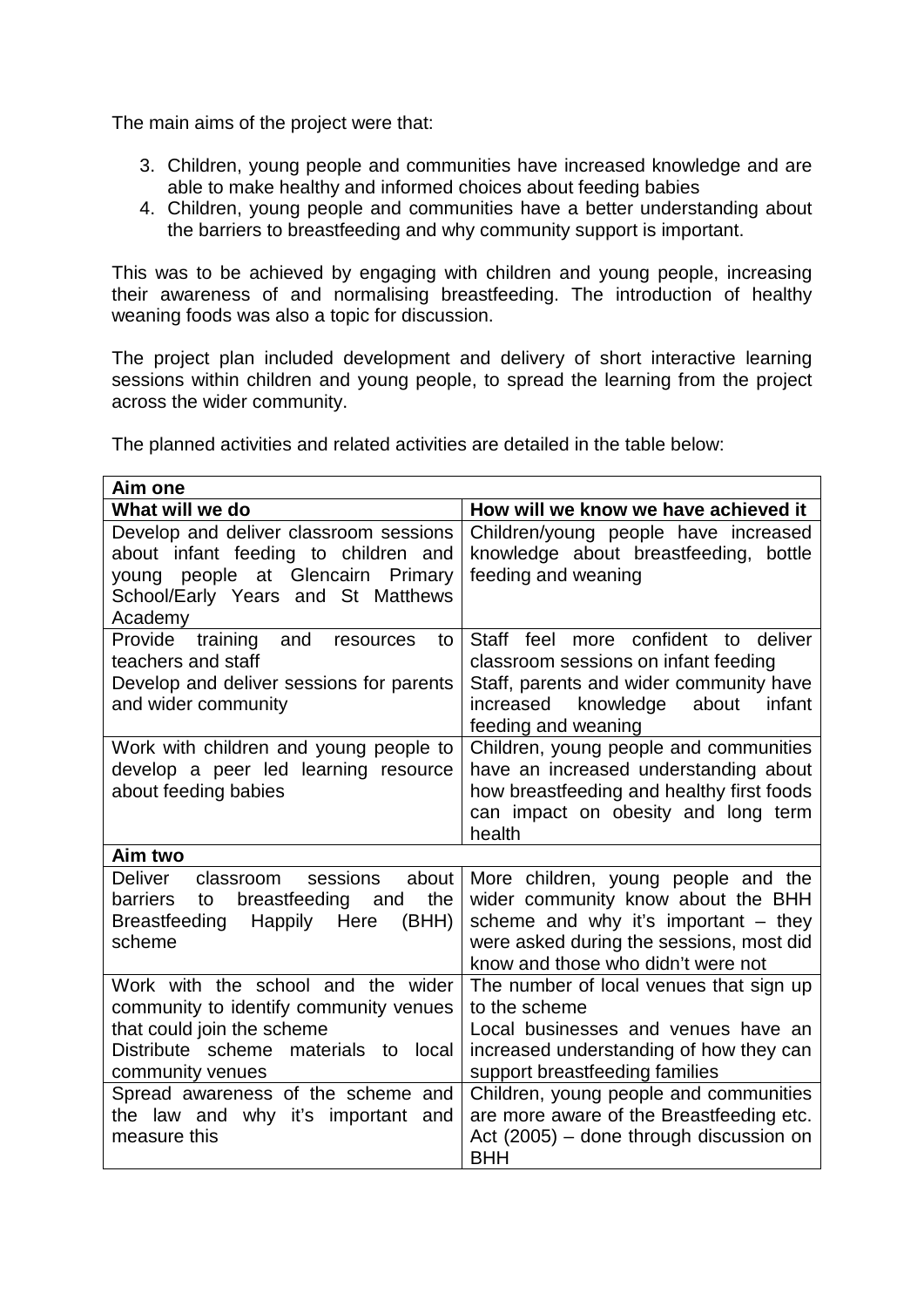The staff training activity in aim one was undertaken with staff in the Early Years Centre and not with school staff. This was due to other demands on teacher's availability and time constraints of the project. There were also various other demands, such as exams timetables, when the programme was taking place. This had an impact on both training time availability and the development of a peer led learning resource. It was originally intended that the pupils in S5 would develop and deliver a session to staff and parents, to raise awareness with them. However, due to time constraints this session had to be cancelled by the school. This will be considered in future programmes, when linger term planning around the school year, especially relating to exam time, is essential.

In relation to the first activity under aim two; raising awareness of the BFHH scheme, it became apparent that the majority of pupils were already aware of the scheme. The pupils could identify the name, logo and the scheme's purpose, naming places locally where they had seen the logo. Discussion did take place around the scheme for those who hadn't heard of it but it wasn't given as much attention as had originally been planned as the pupils were able to discuss it themselves. Due to time constraints staff did not have the ability to do more work with the children to prepare them for signing up premises and for the children to go out into the community and do this. It is hoped that this could be built in to future work with the schools as part of our next steps.

The Breastfeeding etc. (Scotland) Act 2005 was discussed by asking the pupils whether mums could breastfeed in premises that didn't have the BFHH sticker. There were mixed views on this topic and this resulted in good discussions. The pupils were made aware of the Act, ensuring that they understood that women have the right to breastfeed in public places, and that people should not present barriers or attempt to stop women from feeding in public.

Application was made online through the West of Scotland Research Ethics Committee and response was received that this project did not require ethical approval. Project staff of course operated in an ethical manner and took into account matters such as data protection, ensuring that no photographs or information relating to pupils was gathered without prior consent being received. All IOWA data was anonymous and no student information was shared with the project team.

#### Project delivery

Following a session delivered by the Breastfeeding Network as part of S4's Skills Academy in St Matthews Academy, the Head of Guidance, Mr Alan Coyle, was keen for the project to be rolled out to the whole school. Initially sessions were devised and delivered to S5 as part of PSE with three pilot sessions being produced:

- How Breastfeeding Works
- Attitudes to Breastfeeding
- Breastfeeding and the Environment.

Due to the success of the sessions relating to 'How Breastfeeding Works' and 'Attitudes to Breastfeeding', the project team decided to focus on these sessions and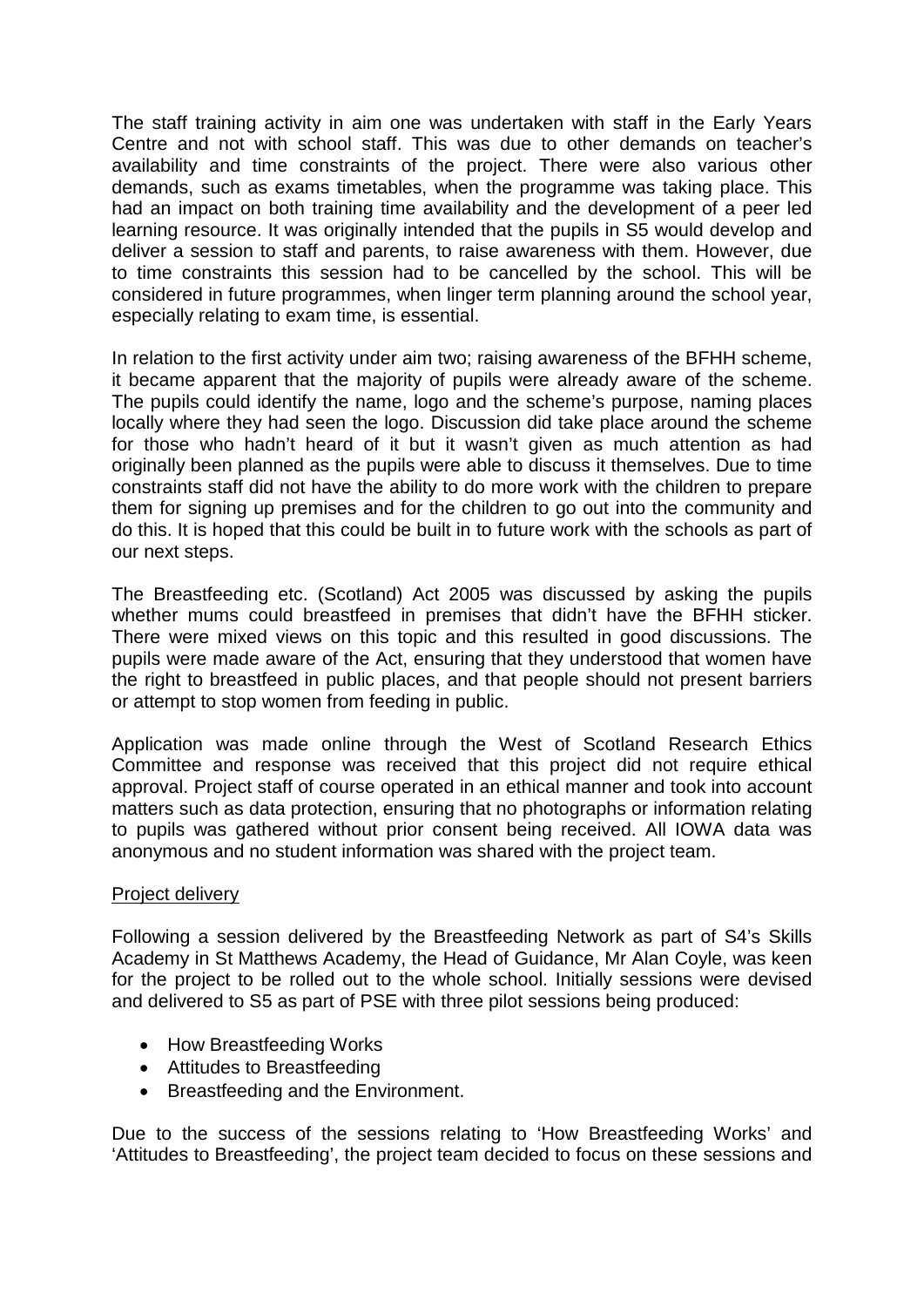put 'Breastfeeding and the Environment' on hold for consideration in future programmes.

Furthermore, due to a topic which explored 'Food for Life', being undertaken by S2 as part of Home Economics, the BfN were approached to deliver this to other small groups of pupils who had chosen to focus on Early Years as part of their curriculum. A session was devised to discuss feeding babies from birth to toddlerhood. S1, S2 and S3 received these sessions as part of their Science and PSE classes, depending school timetable and project staff availability. The Science session focused on 'How Breastfeeding Works' and in PSE the session explored 'Attitudes to Breastfeeding' as it was felt this matched the curriculum outcomes for these subjects.

A targeted group of S4 pupils were reached as part of the school's Skills Academy which some students participate in whilst other pupils are taking National 5 exams. This session looked at child development from pregnancy to weaning and beyond.

All the sessions are outlined in more detail below and session plans are included as appendices providing a full overview of each. These were changed as required, depending on pupil knowledge, needs, and to encourage interaction and engagement. Sessions were delivered in a fun, interactive way, engaging pupils in their learning through games and discussions. While the session plans were there as a guide, all sessions were very much pupil led.

At all points during the programme the project staff liaised with the schools and staff and linked with various subject areas, the project even delivered to a history class at very short notice on 'The History of Breastfeeding'.

### Attendance and Content

The numbers of students who attended each session are:

- Approx 890 St Matthews Academy
- Approx 298 Glencairn Primary School and Early Years Centre

Every class in Glencairn Primary had a session delivered; this was ten classes in total across primary one to primary seven. Every registration class in St Matthew's Academy received a session from S1-S5. The S6 PSE teacher presented the Hollie McNish DVD and discussed attitudes to breastfeeding as part of a lesson, he felt confident in being able to do this following his attendance at one of the Skills Academy sessions.

### Glencairn Early Years Centre

The input for the Early Years Centre was that of a 'station' as part of the children's 'open play' session. During this time the children had free play, choosing where they wanted to play from a variety of stations. The Breastfeeding awareness session being one of the sessions, based in the 'home corner'. A jigsaw (Whose Baby?) was left out on the table and children would approach the School Peer Supporter to play the game. Through matching up pictures of Mums and Babies from across the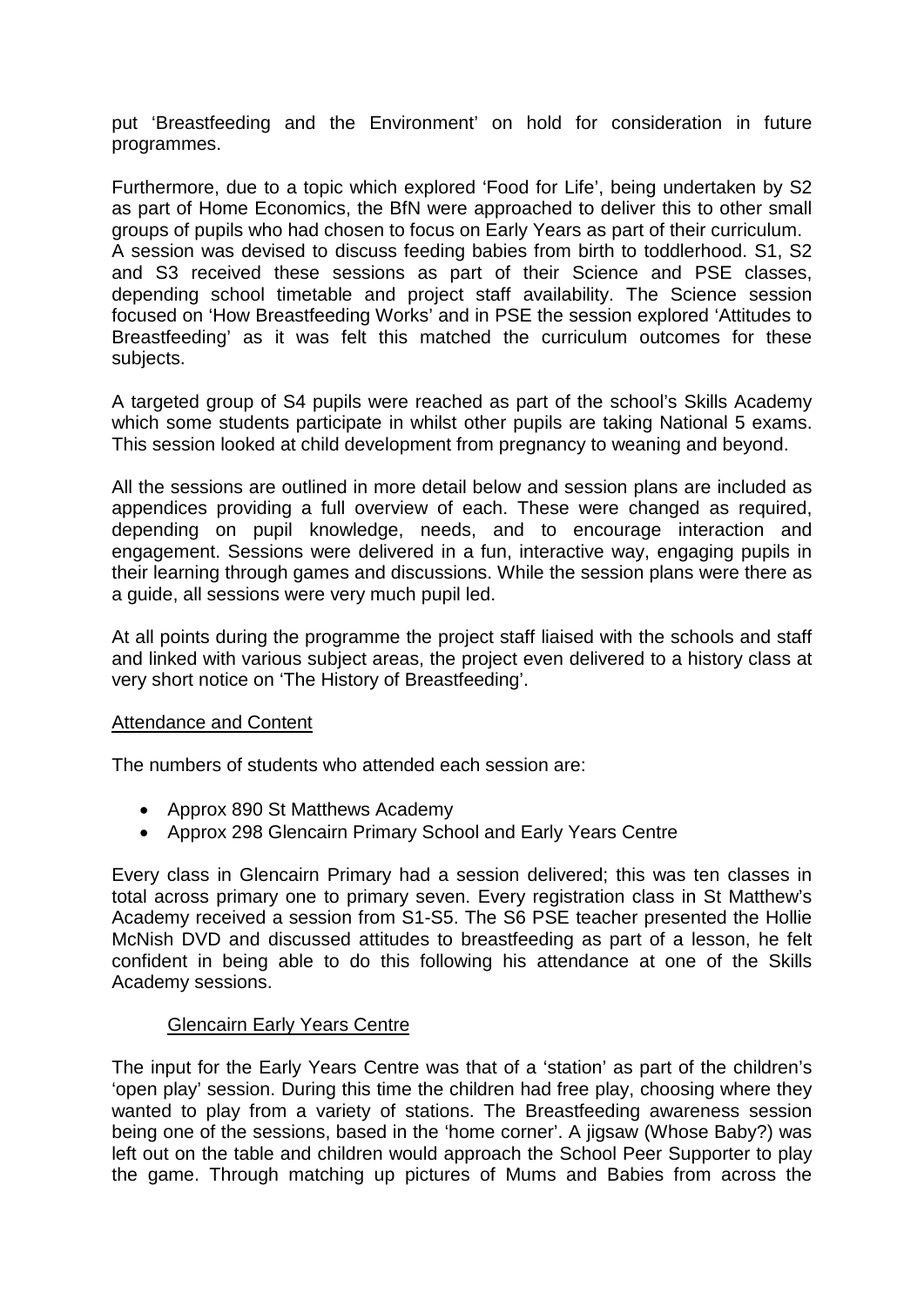animal kingdom discussion would start about the names of baby animals, how they are cared for and where they get their milk. All of the animals were mammals and this would lead nicely into what makes a mammal a mammal. Plastic animal figures of mums and baby were also used as a prop for discussion, children were excited to choose these out of the bag and match them up with their mum.

The discussion was child-led, with some children choosing to come to play and leaving before the end, some staying for the duration and some not coming over at all. The aim was to start the conversation about where mammals get their milk and that we as humans are mammals.

### Glencairn Early Years Staff Session

Glencairn Early Years Centre Staff were invited to attend a Breastfeeding Awareness Session after school hours. The staff members were enthusiastic, with a good number of staff in attendance. The staff received First Milk Matters Training which highlights the importance of human milk for human babies and contains statistics of breastfeeding in the Early Years Centre's local community.

The session used a presentation to cover the following topics:

- Local information
- Why breastfeeding is important
- Breastfeeding in context
- Protecting breastfeeding
- What's in a feed
- How breastfeeding works
- Supporting breastfeeding.

### Glencairn Primary 1-4

This session on How Mammals Feed Their Young was a more detailed discussion of some of the key points covered for the Early Years children (Appendix 1). The children took part in a discussion with the facilitator in a more structured format but focusing on similar ideas around matching baby animals with their mum, naming baby animals and finding out interesting facts about mammals and their milk. For example the children were fascinated that Whale milk is the consistency of toothpaste so it doesn't dissolve in the water!



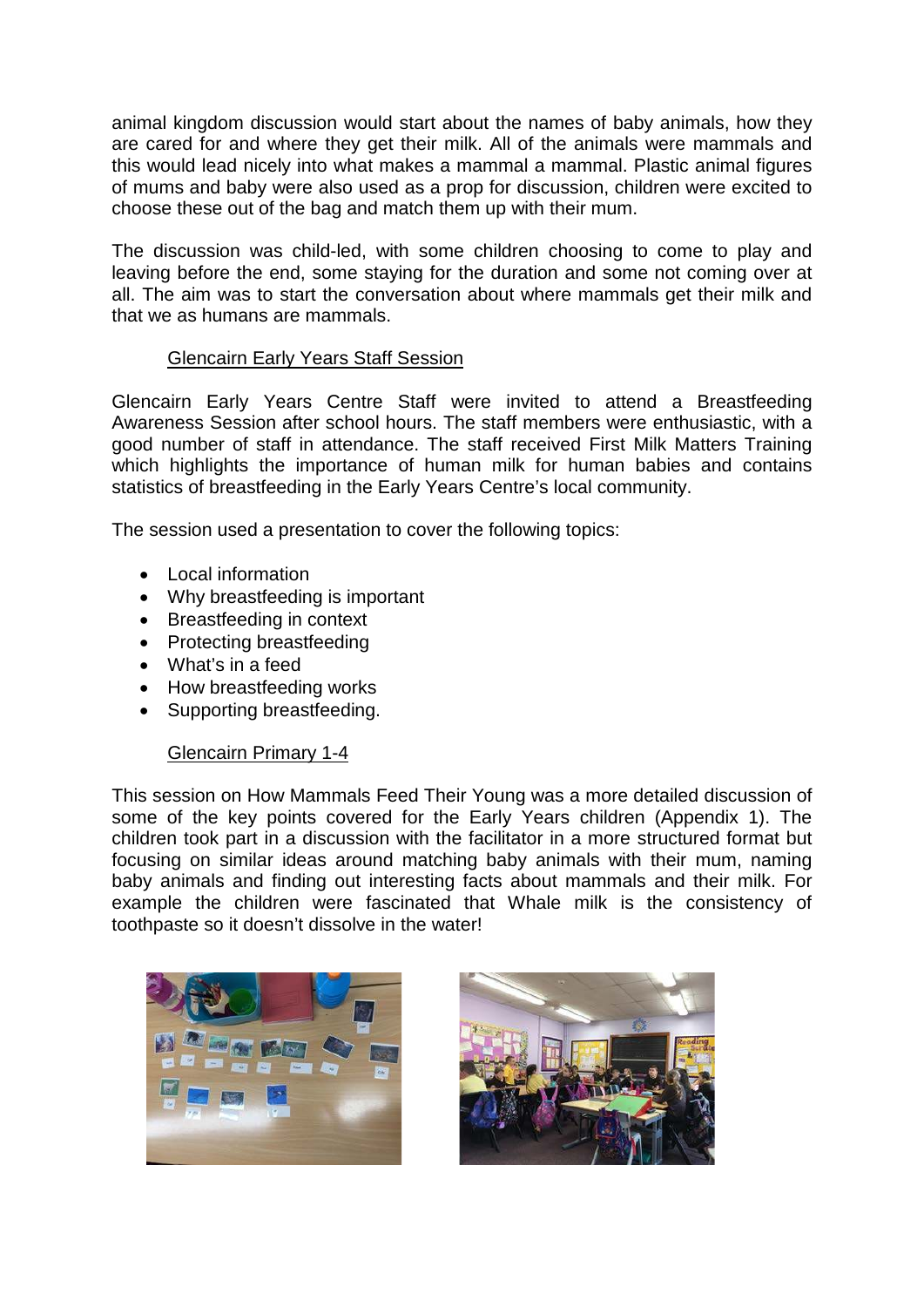### Glencairn Primary 5-7

The upper school session looked more specifically at human babies and how they are cared for, including feeding. The session 'How Breastmilk Works' (Appendix 2) looked at the different needs of a human baby at different stages of their first 2 years, also asking the children to think about how often a baby would need fed and how breastmilk is more than food for a baby- it's breakfast, lunch, dinner, snacks, drinks, comfort, medicine and everything in between! The breastmilk demo is also included in this session and a great way for children to the "ingredients" in breastmilk in an engaging and interactive way.





S2, S3, رن

How Breastfeeding Works

The aim of this session (Appendix 3) was simply to get young people talking about breastfeeding. The sessions started with a group discussion which was prompted by cue cards. This allowed the young people to discuss, in a safe environment, their own feelings and views on the subject of breastfeeding and to explore their knowledge about the subject. There were often 'myths' raised which were then questioned and discussed further, following discussion the myths were dispelled and the class were aware of the facts. Sometimes groups would have lengthy debates with their peers which was fantastic and interesting to hear, talking about breastfeeding in school was new to them and to staff.

### St Matthews Academy (S1, S2, S3, S5) Attitudes to breastfeeding

The alternate classes in these years took part in the session attitudes to breastfeeding. This session begins by showing the Hollie McNish video 'Embarrassed' which is used to provoke reactions from those watching it around views and attitudes, this started the conversation for group work where they were given images to view and discuss (Appendix 4). This session was particularly useful and effective in generating discussion and debate. The pupils specifically identified the formula feeding culture that we have and also raised the question of why companies and society promote sales of formula when breastmilk is available for free.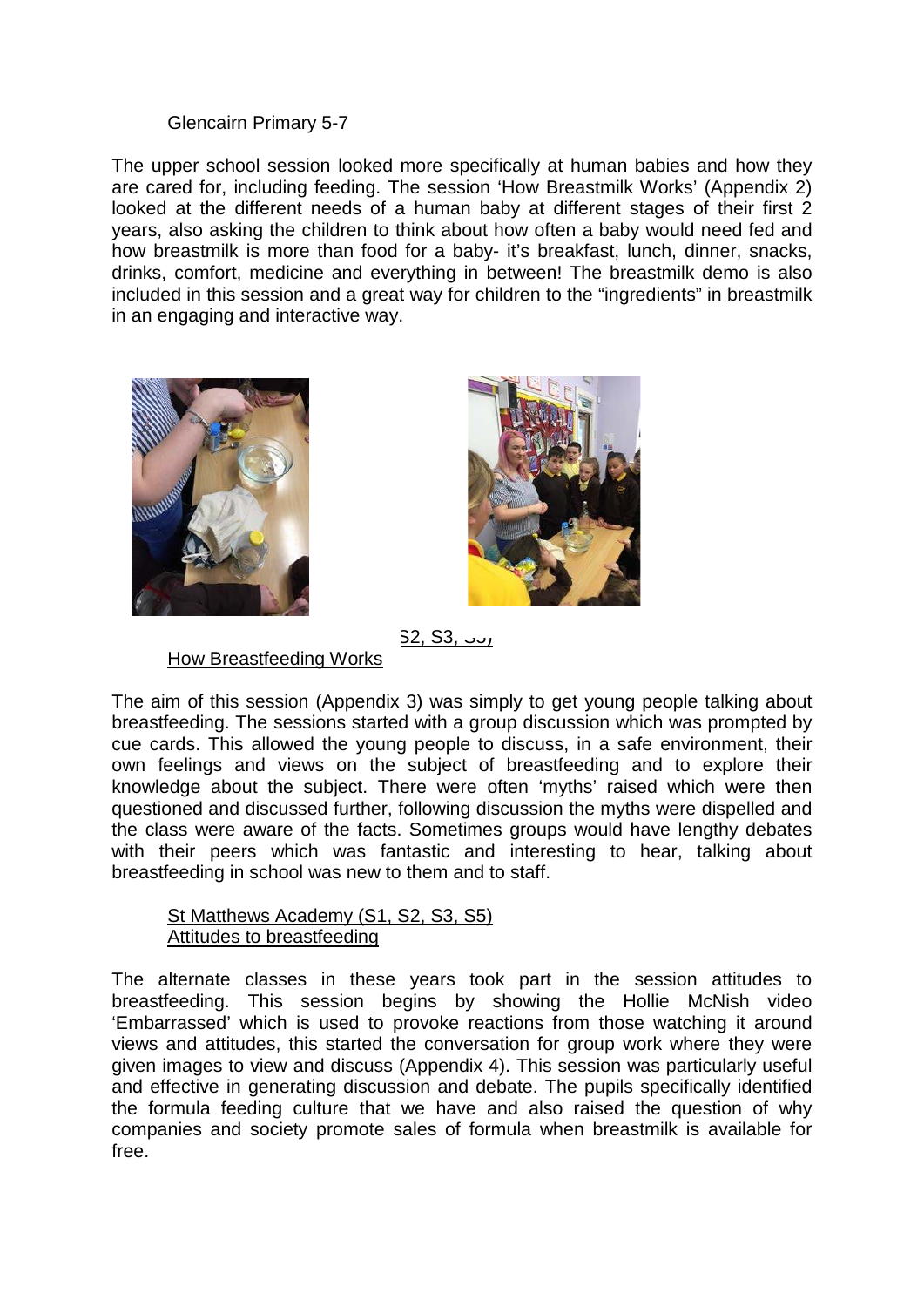### St Matthews Academy (S2) Food for Life

As with other sessions we used group discussion and cue cards as prompts. This gave us a good idea of what the pupils already knew about infant feeding and what they wanted to know more about during the session. Props were used to discuss baby's tummy size, as well as nappies to show 'what goes in must come out'. This session made use of the breastmilk demo, healthy weaning foods were explored, and included discussion on what are appropriate foods for babies and what foods should be avoided (Appendix 5).

### St Matthews Skills Academy (S4)

This was a longer session that ran for an hour and a half (Appendix 6). This targeted group of pupils were taking part in the programme as they were not taking National 5 exams. This six week Skills Academy programme looks at various life skills from work experience to parenting. Prior to our session the pupils had been learning about caring for babies and children, during our time with the pupils we looked at a wide range of topics chosen by the pupils, which included:

- Infant feeding
- Milestones (when baby will sit up)
- Who looks after mum and baby at different stages
- Safe sleep for baby

Throughout the session the importance of bonding with baby was reinforced, and ensured the importance of breastfeeding was a large part of this discussion.

It is clear from the session plans contained, there was a range of talking points for the different sessions, all allowing the pupils to explore their values, attitudes and knowledge. The sessions aimed to encourage and facilitate learning from within the group through debate and discussion, using a mix of activities to generate engagement. The key for all sessions was to be flexible, agenda matching with the pupils and tailoring input as needed.

## 4. Impact

## **Glencairn Primary School**

The project worker delivering the session, and in some cases the Health Improvement Officer tasked with producing the evaluation, used a variety of tools to prompt discussion. Photographs and video were utilised to capture feedback on various sessions delivered within the primary school.

Pupils were asked:

- Did you learn anything new?
- Was there anything else you would have liked to learn?
- Things I enjoved...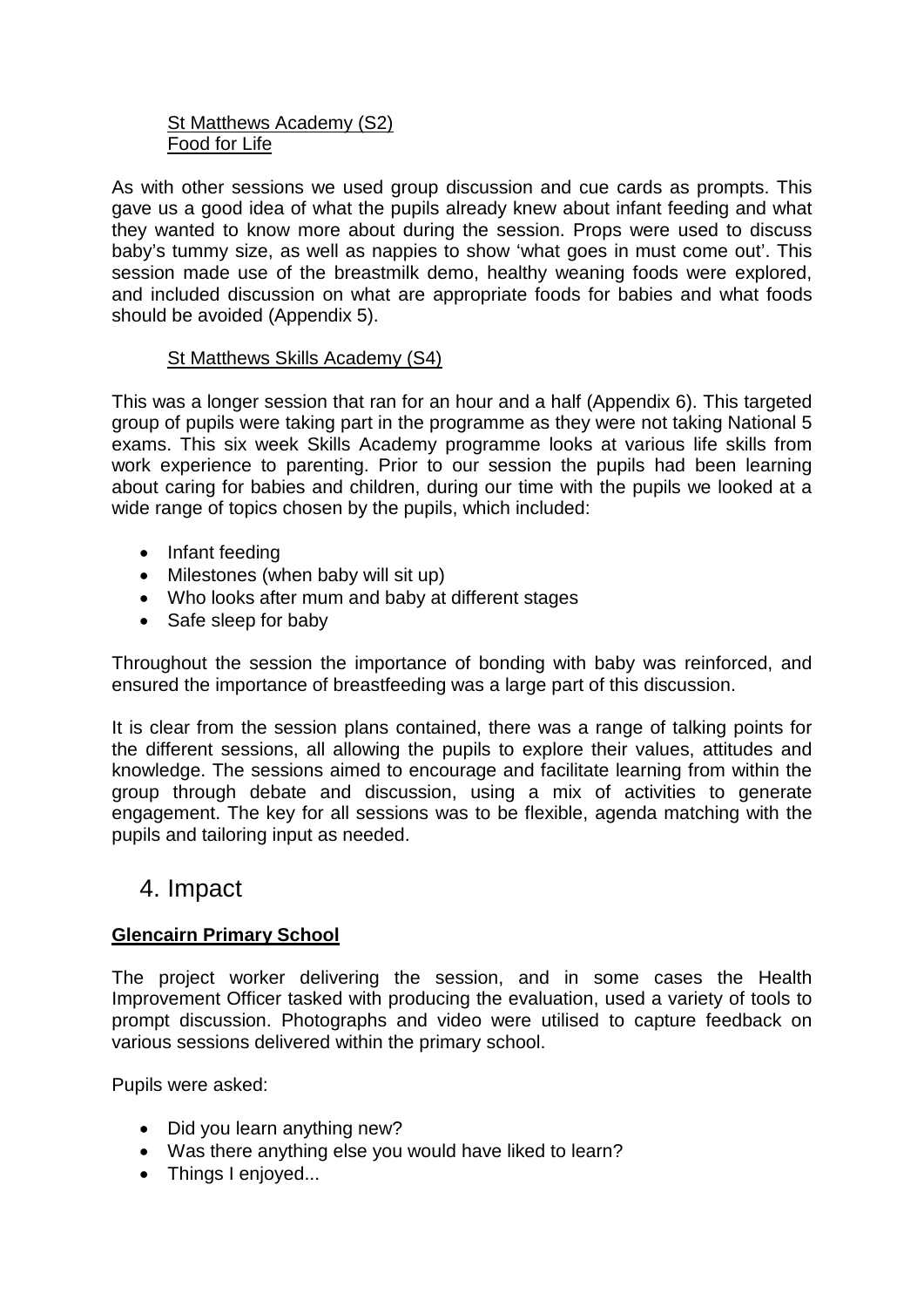• Things I didn't enjoy...

#### Did you learn anything new?

Pupils gave a lot of examples about the things they had learned, the main ones being:

- How breastmilk is made
- What was in breastmilk, all the ingredients
- Babies can be breastfed for longer than I thought
- That breastmilk always changes
- A lot of pupils simply replied 'everything!'



"I found out about all the fat in breastmilk to help them develop stronger muscles and bones to have a stronger body"

The majority of pupils who took part seemed to enjoy the interaction and group activities that were part of the sessions.

One session allowed time to use a ruler before and after the session to gauge any increase in knowledge, the boards show that at the beginning of the session all the pupils marked themselves against one, the lowest score, indicating they didn't know anything about the topic. After the session there is a visible shift with some pupils marking their symbols against eight and nine.





Was there anything else you would have liked to learn?

There was less response to this question. Interestingly, one pupil stated that they would like to know why babies have breastmilk instead of' normal milk?'

Some pupils wanted to know 'how is it possible?' and 'how does the milk come out?'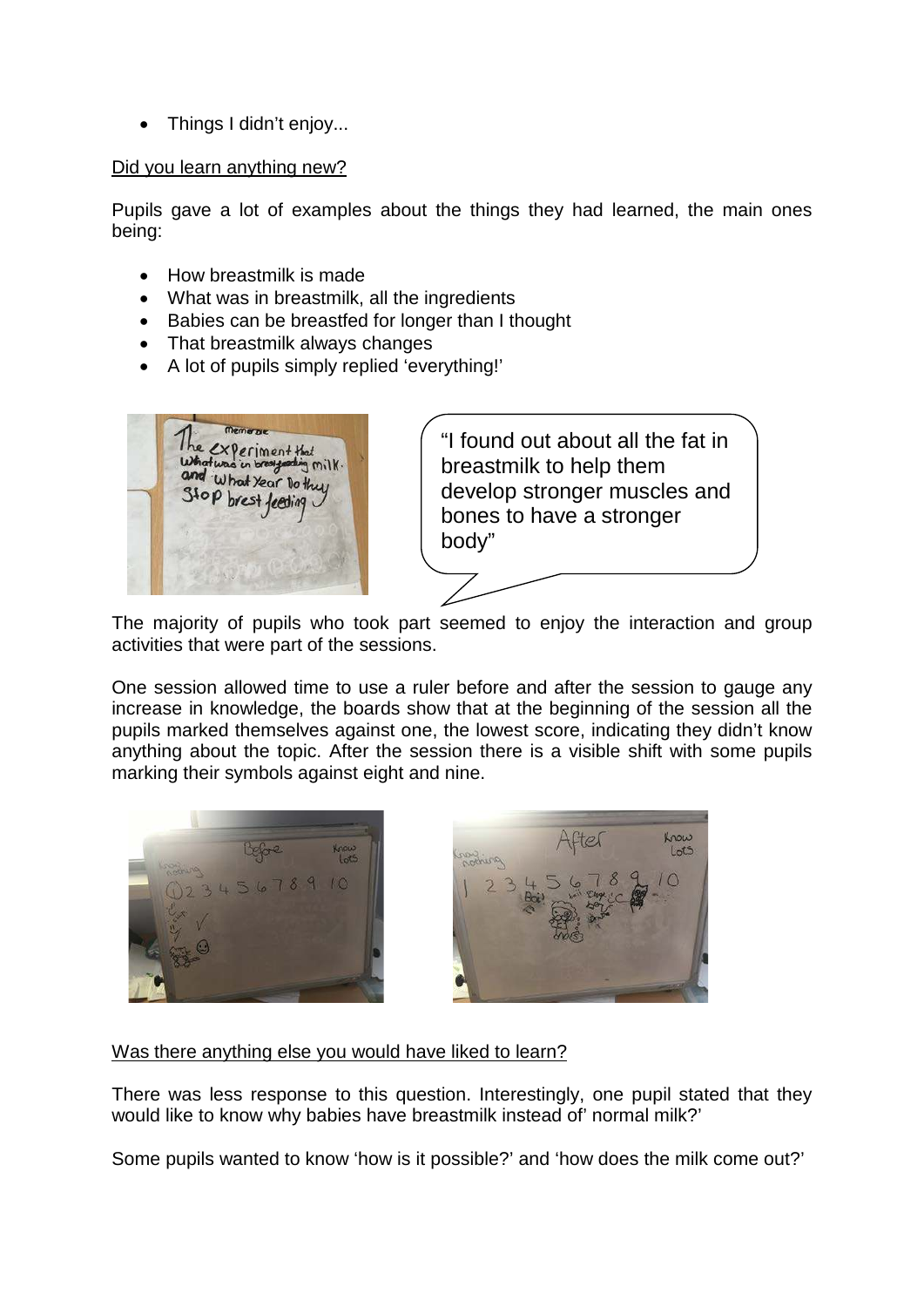



### Things I enjoyed

The 'Breastmilk demonstration', utilising a range of household products to represent what is in breastmilk, seemed to be something the pupils really enjoyed, along with opportunities for group work. Pupils listed the following things as what they enjoyed:

- Doing the worksheet/timetable (the times you eat and drink through the day)
- Working together in groups
- The experiment putting things in the bowl to 'make breastmilk'

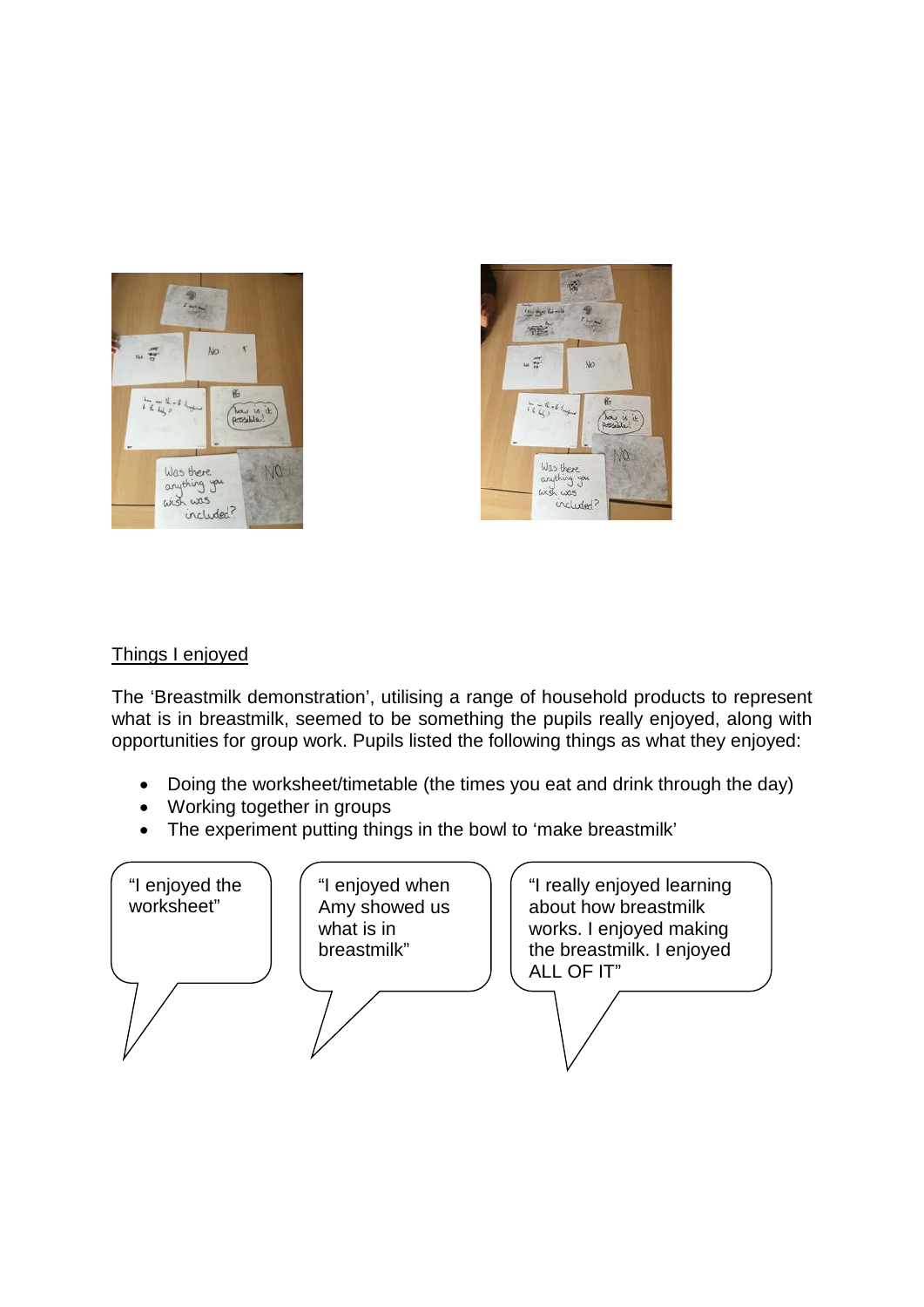

### Things I didn't enjoy

Some pupils didn't enjoy the topic of breastfeeding at all, stating that they didn't like talking about breastfeeding and one pupil saying it was 'a bit disturbing' and one saying 'it was weird' based on the comments gathered however, many more pupils found things to enjoy than not.



Two pupils at Glencairn agreed to speaking on video about the session they took part in. The first pupil said it was good that the school and the law make sure that babies have the right to be breastfed. They made reference to the Breastfeed Happily Here scheme and acknowledged that it can be hard for mums to breastfeed.

The second pupil stated that they found the session fun and educating and used the breastmilk experiment of making 'breastmilk' in a bowl as an example. However, they went on to say that they thought the pupils are a bit young to be learning about breastfeeding.



The Primary 7 pupils at Glencairn Primary and a number of sessions at St Matthews received The IOWA Infant Feeding Attitude Scale (De La Mora et al, 1999) to measure attitudes towards infant feeding before and after sessions. This accredited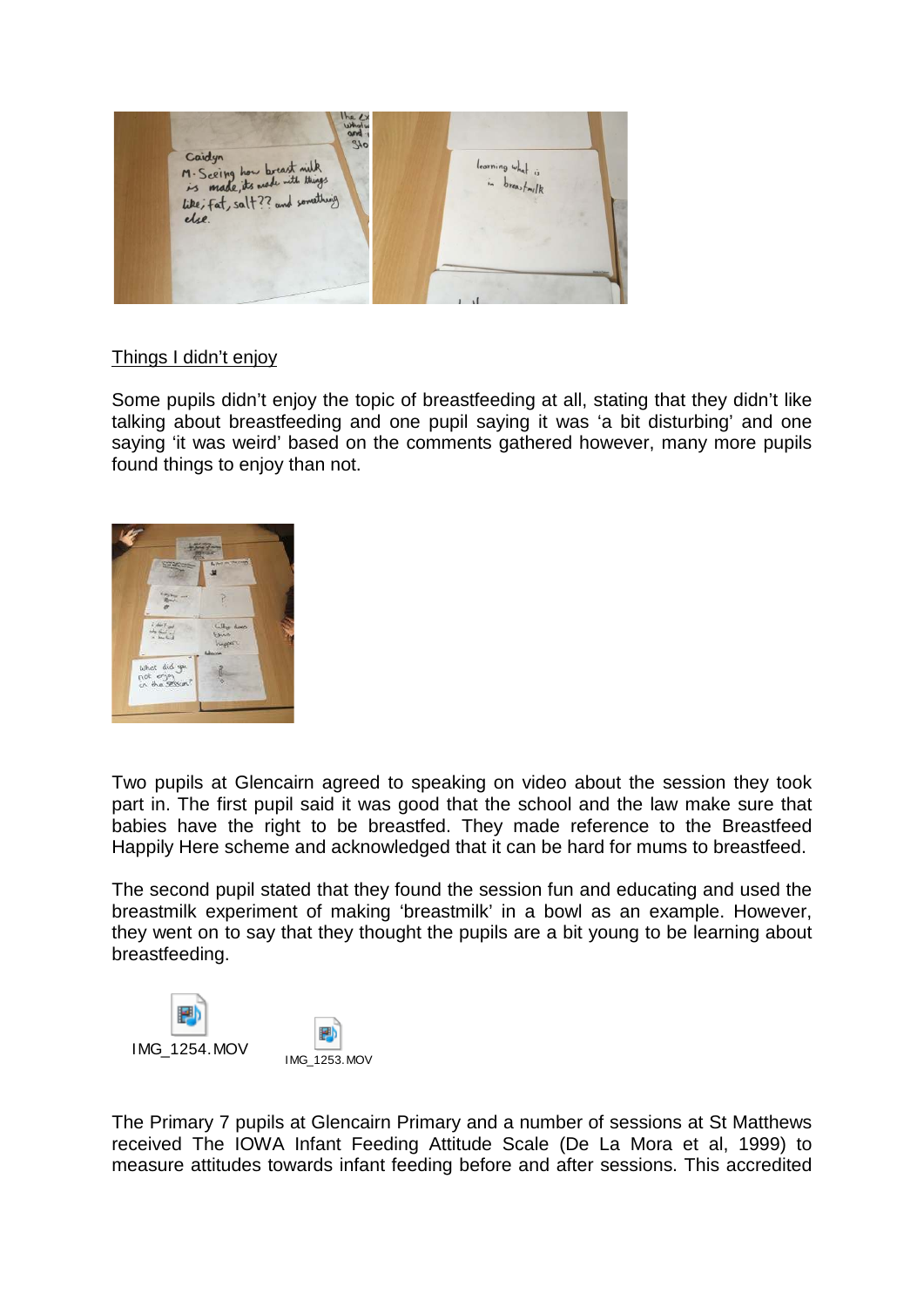scale sets out both positive and negative statements to breastfeeding and responses are scored against whether people are positive towards formula feeding, ambivalent or positive towards breastfeeding using the following system. As can be seen from the information that follows some of the statements are reverse scored, giving a total score.

- A score of less than 50 is positive towards formula feeding
- A score of 51-64 is ambivalent
- A score of 65 or above is positive towards breastfeeding.

As can be seen from the table and graph below, the level of pupils who were ambivalent slightly dropped after the session, there was a larger drop in those who were positive towards formula feeding and an increase in those who were positive towards breastfeeding.

|                     | Pre | Post |
|---------------------|-----|------|
| Pro formula feeding |     |      |
| Ambivalent          | 20  | 19   |
| Pr breast feeding   |     |      |
| <b>TOTAL</b>        | 32  | ?    |



**Glencairn P7 pre and post IOWA** 

### **Glencairn Early Years Staff**

A total of 10 staff members attended the after school session, all staff completed a pre training IOWA form and 9 completed the post training IOWA form. The table and chart below show the comparison from before and after the session.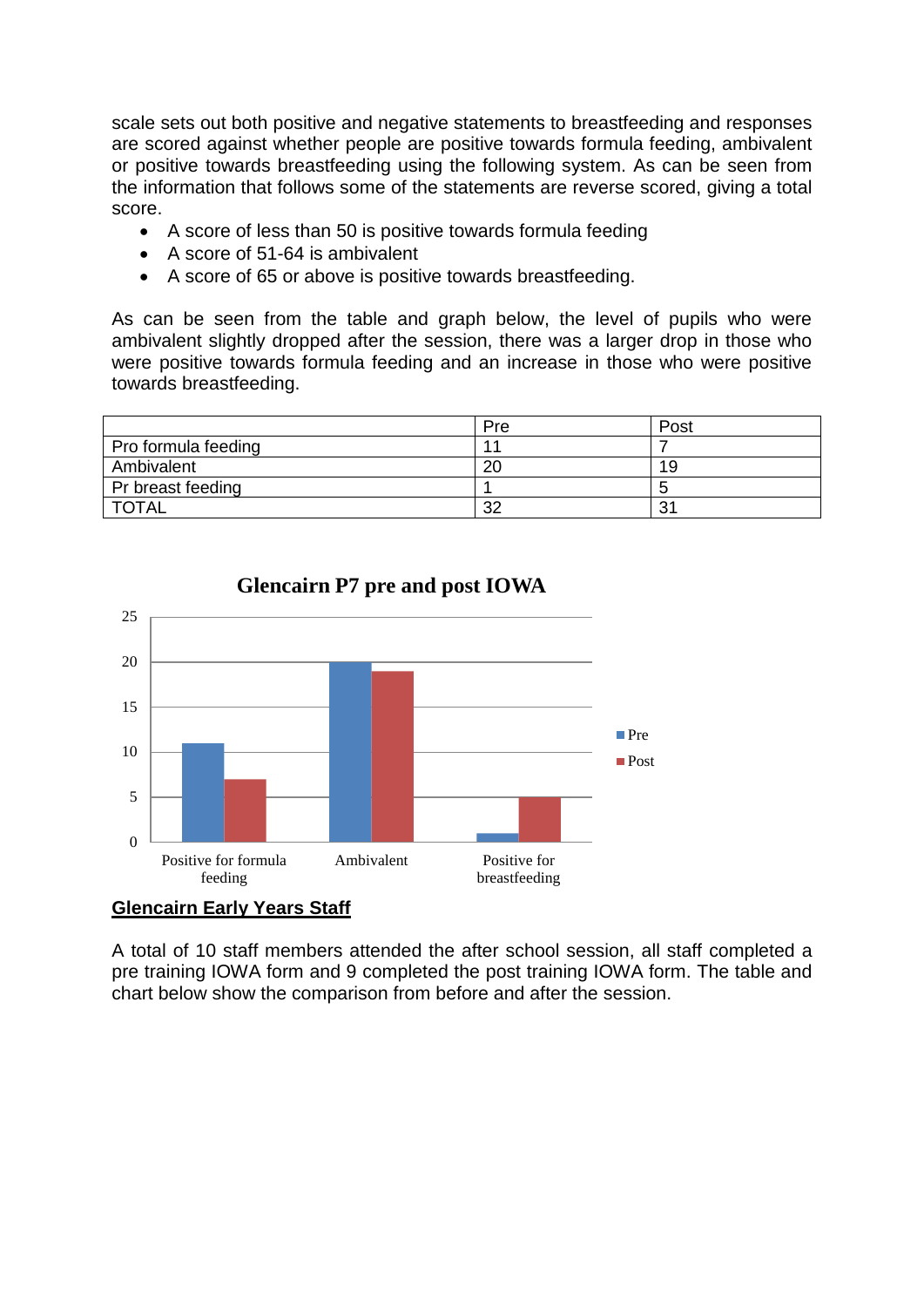

## **Glencairn EY Staff pre and post IOWA**

|                     | Pre | Post |
|---------------------|-----|------|
| Pro formula feeding |     |      |
| Ambivalent          |     | -    |
| Pro breast feeding  |     |      |
| <b>TOTAL</b>        | 1 C |      |

### **St Matthews**

The S5 pupils at St Matthews were all asked to complete IOWA sheets (four classes). As can be seen from the information below the majority of pupils who completed IOWA scores scored as ambivalent both before and after the sessions. There were slightly less pupils scoring ambivalent after and while at the beginning the numbers scoring pro formula feeding were higher than pro breast feeding this had changed at the end with more pupils scoring as pro breastfeeding.

|                     | Pre | Post                     |
|---------------------|-----|--------------------------|
| Pro formula feeding | 4,  |                          |
| Ambivalent          | 58  | -47                      |
| Pr breast feeding   |     | 18                       |
| <b>TOTAL</b>        | 78  | $\overline{\phantom{a}}$ |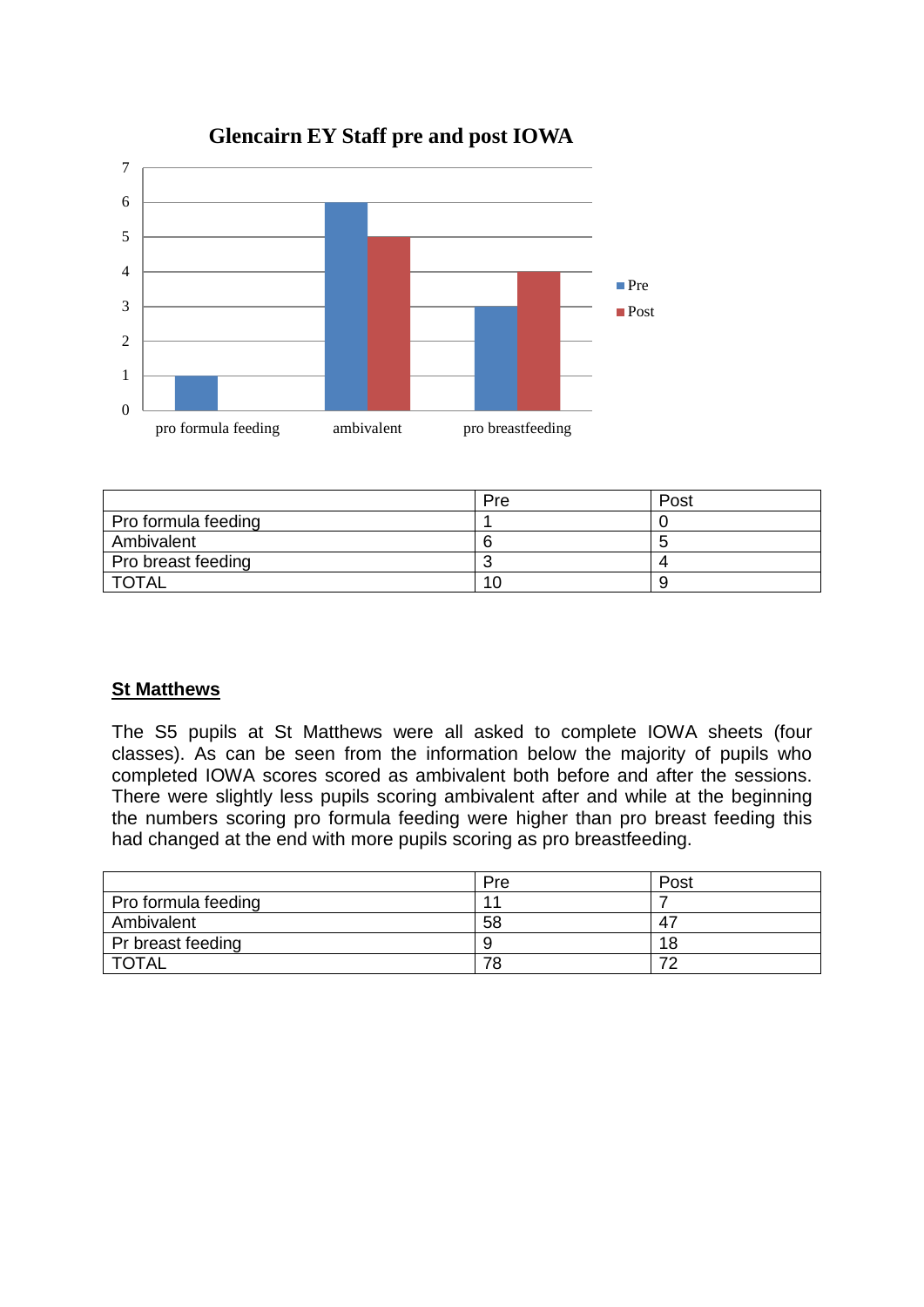

**St Matthews S5 pre and post IOWA**

One comment was highlighted by project staff, the following quote was received by a pupil in S3 after discussions about oxytocin.

"So you feed your baby love when you breastfeed?!"

The S2 pupils received a slightly amended IOWA scale which included only three score points rather than five, as can be seen from the table and graph below there was an equal number before and after who were pro formula feeding but there was a shift from ambivalent to pro breastfeeding.

|                     | Pre | Post |
|---------------------|-----|------|
| Pro formula feeding |     |      |
| Ambivalent          | າດ  | 10   |
| Pr breast feeding   |     | 15   |
| <b>TOTAL</b>        | 33  | 29   |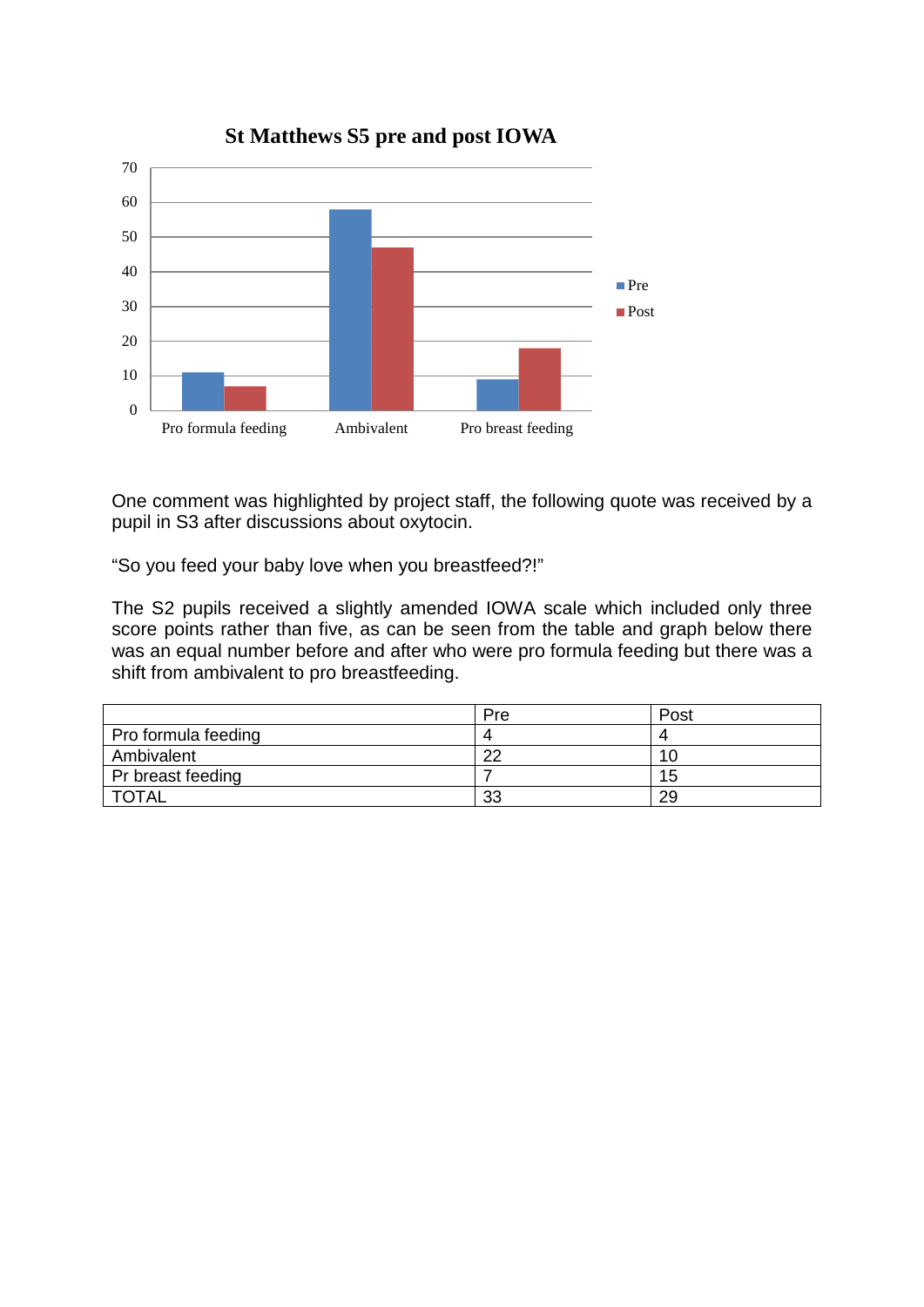

In addition to this information gained from the scales, one teacher praised the work of the project worker in engaging a group of pupils who can be challenging to work with

"That was a challenging class and you engaged them well because you were answers questions that they wanted the answers to."

Science teacher, St Matthews Academy

### **Shifts in attitudes to specific questions**

Some statements showed more of a shift towards positive towards breastfeeding than others. Below are some of the statements where there was not as noticeable a shift from before to after the sessions.

- A mother who occasionally drinks alcohol shouldn't breastfeed project staff did discuss this during the sessions but that the pupils had quite firm beliefs in terms of mums being under the influence while in care of a child.
- The benefits of breastmilk only last while the baby is being breastfed.
- Dads feel left out if a mum breastfeeds.
- Formula feeding is the better choice if a mum plans to return to work.
- Breastmilk is cheaper than formula milk most pupils had positive attitudes towards this before the session and therefore there was not much scope for a shift.

The charts below show some of the positive shifts in attitudes against individual questions, showing increased positivity to breastfeeding (higher score).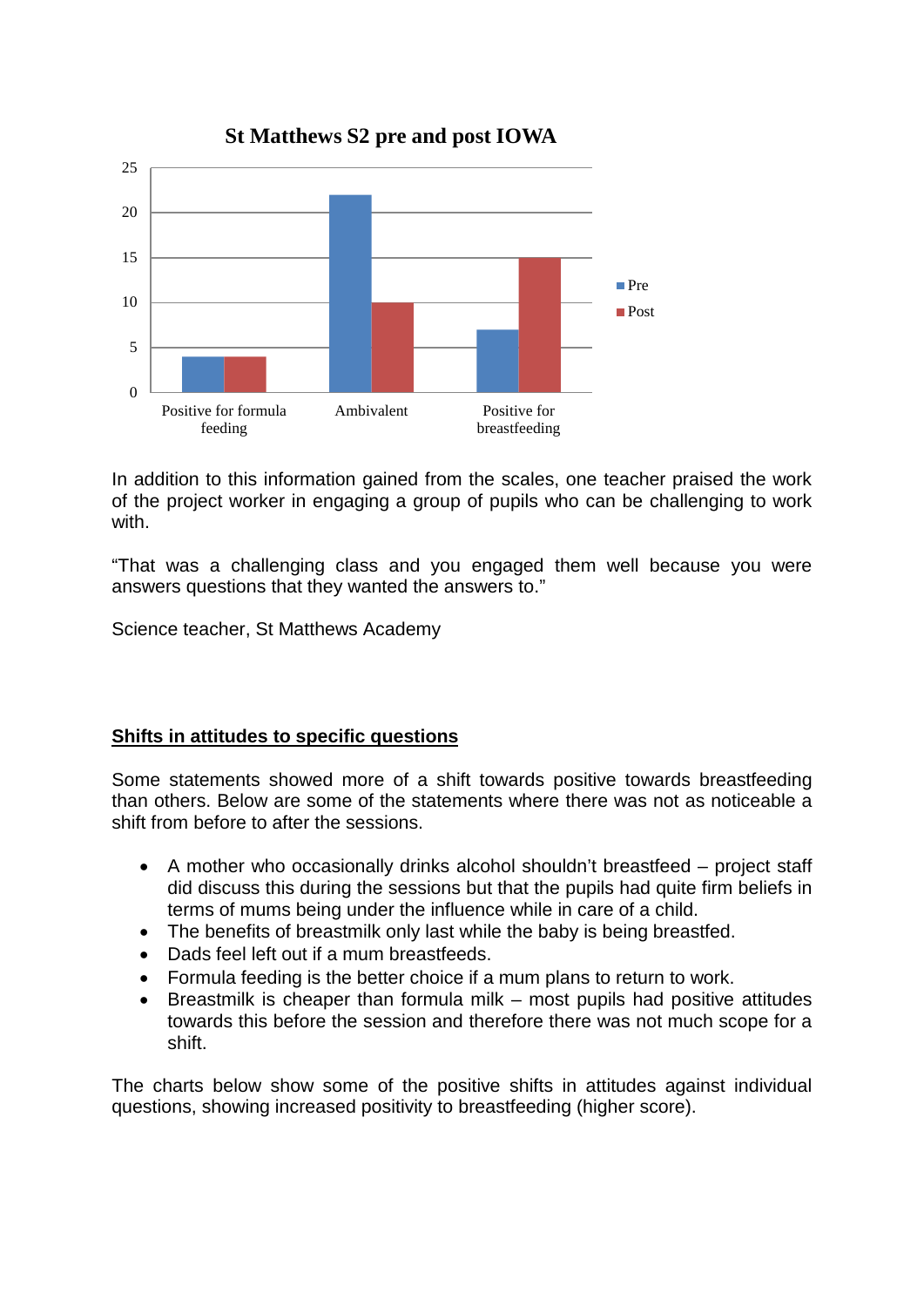

**Breastfeeding increases the closeness between mum and baby (St Matts S5 and Glencairn P7)**

**Breastmilk is the ideal food for babies (St Matts S5, Glencairn P7 and EY Staff)**

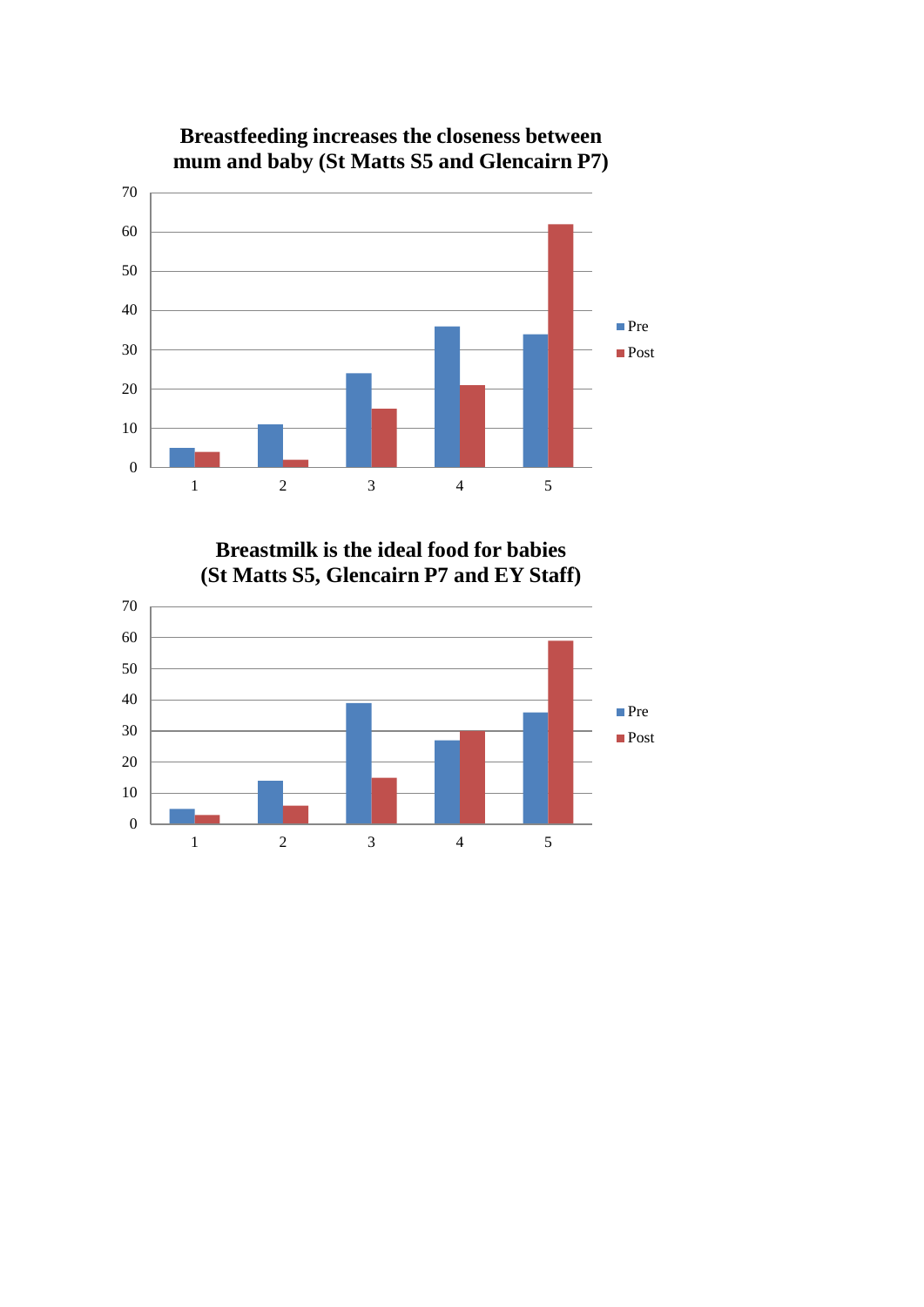

**Mums who formula feed miss one of the greatest joys of being a mum (St Matts S5, Glencairn P7 and EY Staff)**

While most groups didn't see a large shift in terms of attitudes towards breastfeeding in public (S5 scored quite highly both pre and post), the S2 group which had a three point IOWA score sheet did see a shift in terms of this statement.



**Women should not breastfeed in public areas such as restaurants (S2)**

In addition to the evaluation work undertaken by project staff, another positive impact was the project gaining recognition in local and national press. The article announces that the school have been recognised as a breastfeeding friendly school and talks about the project being delivered to pupils:

[http://www.ardrossanherald.com/news/16376661.st-matthews-is-breastfeeding](http://www.ardrossanherald.com/news/16376661.st-matthews-is-breastfeeding-friendly-school/)[friendly-school/](http://www.ardrossanherald.com/news/16376661.st-matthews-is-breastfeeding-friendly-school/) 

[http://www.sconews.co.uk/latest-edition/56177/popes-breastfeeding-at-mass](http://www.sconews.co.uk/latest-edition/56177/popes-breastfeeding-at-mass-comments-backed-in-scotland/)[comments-backed-in-scotland/](http://www.sconews.co.uk/latest-edition/56177/popes-breastfeeding-at-mass-comments-backed-in-scotland/)

### **Limitations**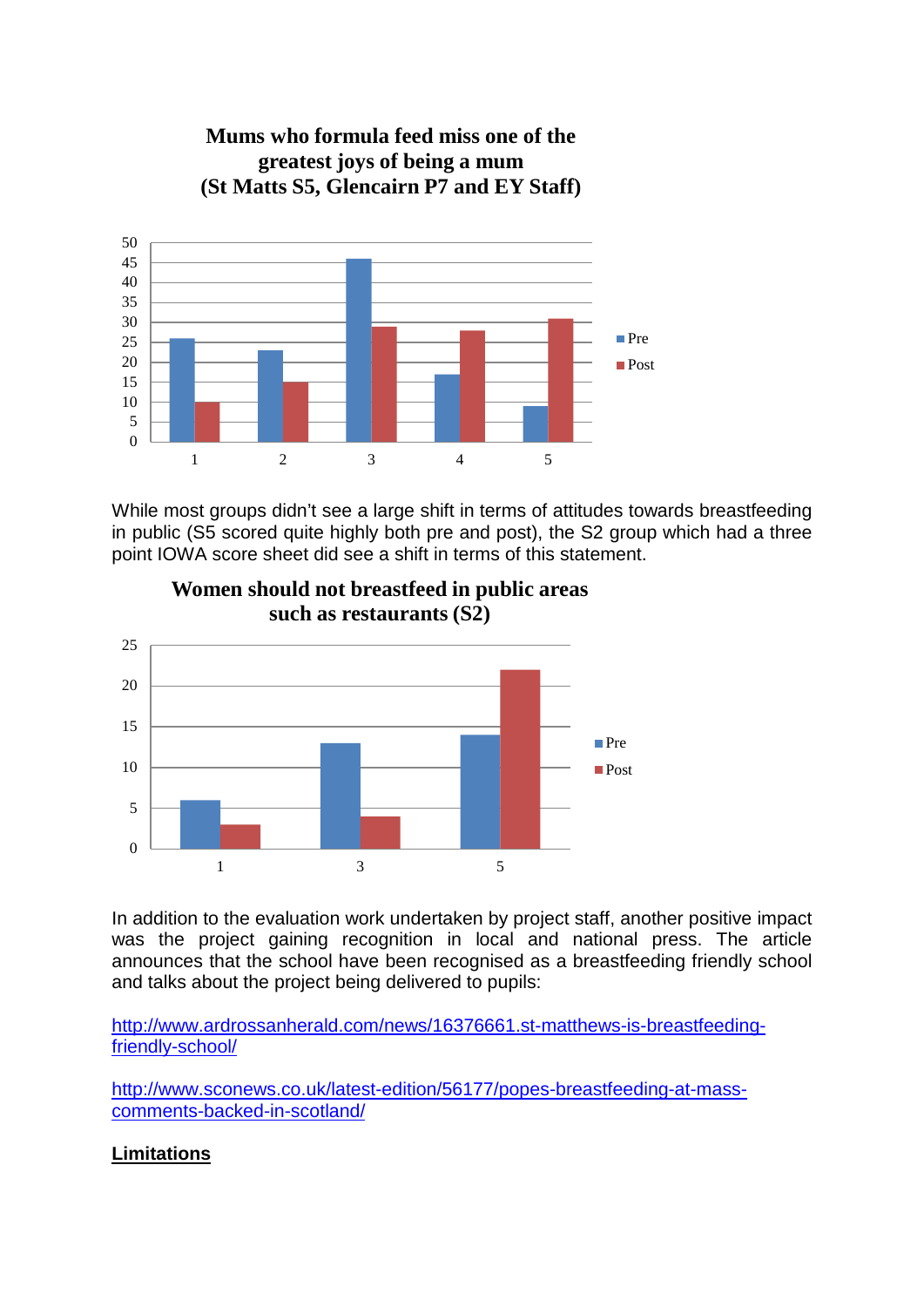It should be noted that the use of the IOWA forms does have a number of limitations:

- In some classes there was no time to complete the post forms as it was more important to continue with the session and learning to make the most of the time available.
- Some children were seen to simply go down the sheet circling all of the same number without reading the statements they were associated with.
- The information provided through the IOWA scores is limited as the scales cut off at certain points and only shows a part of the picture, there may have been a shift towards breastfeeding that is not captured due to the range of the scales. For example, someone could have scored 52 at the beginning of the session and 62 at the end of the session but they would still be classed as ambivalent.

# 5. Sharing your work

A summary report of the work and its findings which will pull out the key points from this report will be shared with all stakeholders who were involved in planning the project and with the schools.

We will also produce a short one page poster/infographic to be displayed within the schools where the project took place and to present at relevant events and conferences as appropriate.

The findings of this work will be shared across all of Ayrshire through both NHS Ayrshire and Arran, local authorities and The Breastfeeding Network with the view to sharing the learning, the impact and to explore next steps with partners to begin discussions on rolling this project out to other schools across Ayrshire.

# 6. Next steps

It is proposed that the following action is taken following the sharing of this report:

- 1. Revisit with St Matthews the potential for S5 (who will now be S6) creating and delivering a learning session for their peers, teachers and parents based on what they learned, supported by staff from BFN
- 2. Speak to Glencairn and St Matthews about opportunities for pupils to share information on the Breastfeed Happily Here scheme with local premises who are not currently signed up to the scheme.
- 3. Carry out more detailed discussion with groups in the future to analyse specific elements of each of the session plans to see what is most and least beneficial and what works best.
- 4. Further analyse session specific IOWA scores against the session plans and identify opportunities to improve sessions against areas where shift in scores were not as apparent.
- 5. Use feedback to identify gaps in learning that pupils would like to have covered, for example, the biology of 'how breastfeeding works'.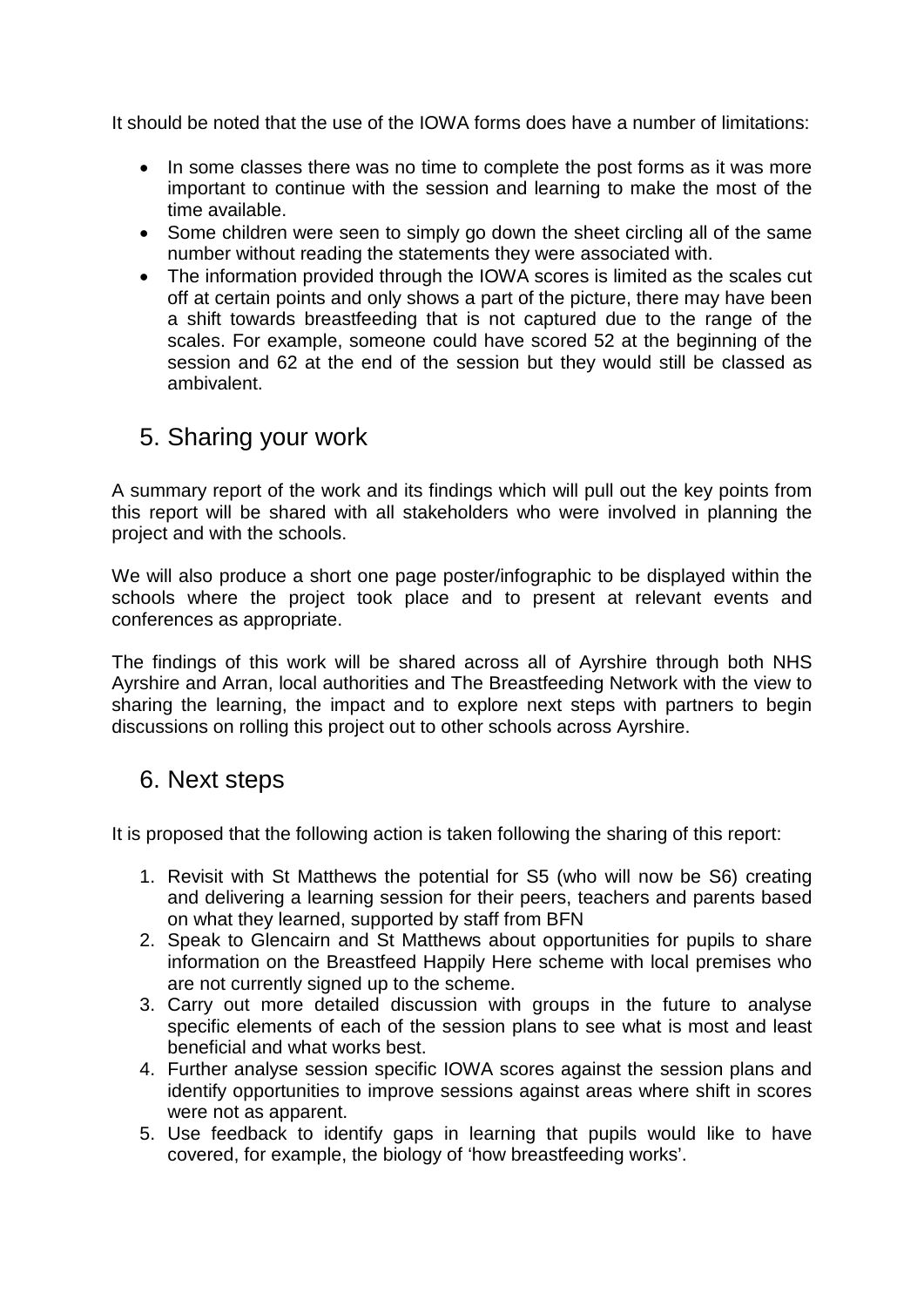- 6. Carry out sessions with more groups of staff to raise their awareness of the subject and improve their confidence in discussing breastfeeding.
- 7. Explore opportunities to carry out work to deliver on activities that were not completed as part of this round of the project due to time constraints.
- 8. Identify funding and opportunities to continue delivering this programme to other schools across Ayrshire and use data to identify other areas that could be targeted.
- 9. Identify opportunities to share learning with colleagues across Scotland through conference and events.

# 7. Conclusion

This programme was able to reach a large audience (approximately 1188 pupils) in a short space of time and in an area with a formula feeding culture. The project increased knowledge about making informed infant feeding choices and about the potential barriers are to breastfeeding.

From the images and discussion evidenced throughout the report it can be seen that the pupils, and staff, enjoyed the sessions and that they engaged in the learning and activities. There were some mixed attitudes in terms of the topic and whether pupils should be receiving this information, or are ready for it. However, the majority seemed to appreciate the sessions and felt that they learned a lot. Pupils seemed to particularly enjoy interactive activities such as completing worksheets on their daily food and drink intake, the breastmilk demonstration and group work, such as matching baby animals to their mums.

Some key messages appear to have been taken on board, for example what is in breastmilk and what the benefits are. A number of pupils reported that they learned 'everything' and that they enjoyed 'all of it'. The use of a confidence ruler in one of the sessions gave a visual representation of the pupil's knowledge before and after the session and showed a clear shift in knowledge from low to medium/high.

The pupils did identify an area they would like to further explore; the biology of breastfeeding. This should be addressed in further sessions.

The use of IOWA scores allowed us to monitor the shift towards more positive attitudes to breastfeeding across the groups. Whilst the shift is small, there is a general shifts towards more positive attitudes to a number of statements even if this didn't result in a positive to breastfeeding score. The programme staff will look at this in more detail how these areas could be addressed differently in future sessions. It is important to remember that most classes had a 50 minute session. More time or smaller groups may result in increased attitudinal change.

While this initial round of delivery has been evaluated to inform future sessions and for reporting to partners, the use of IOWA scores and more importantly discussion and feedback with those who attend future sessions will continue to be used to allow for continuing improvement of the sessions and how they are delivered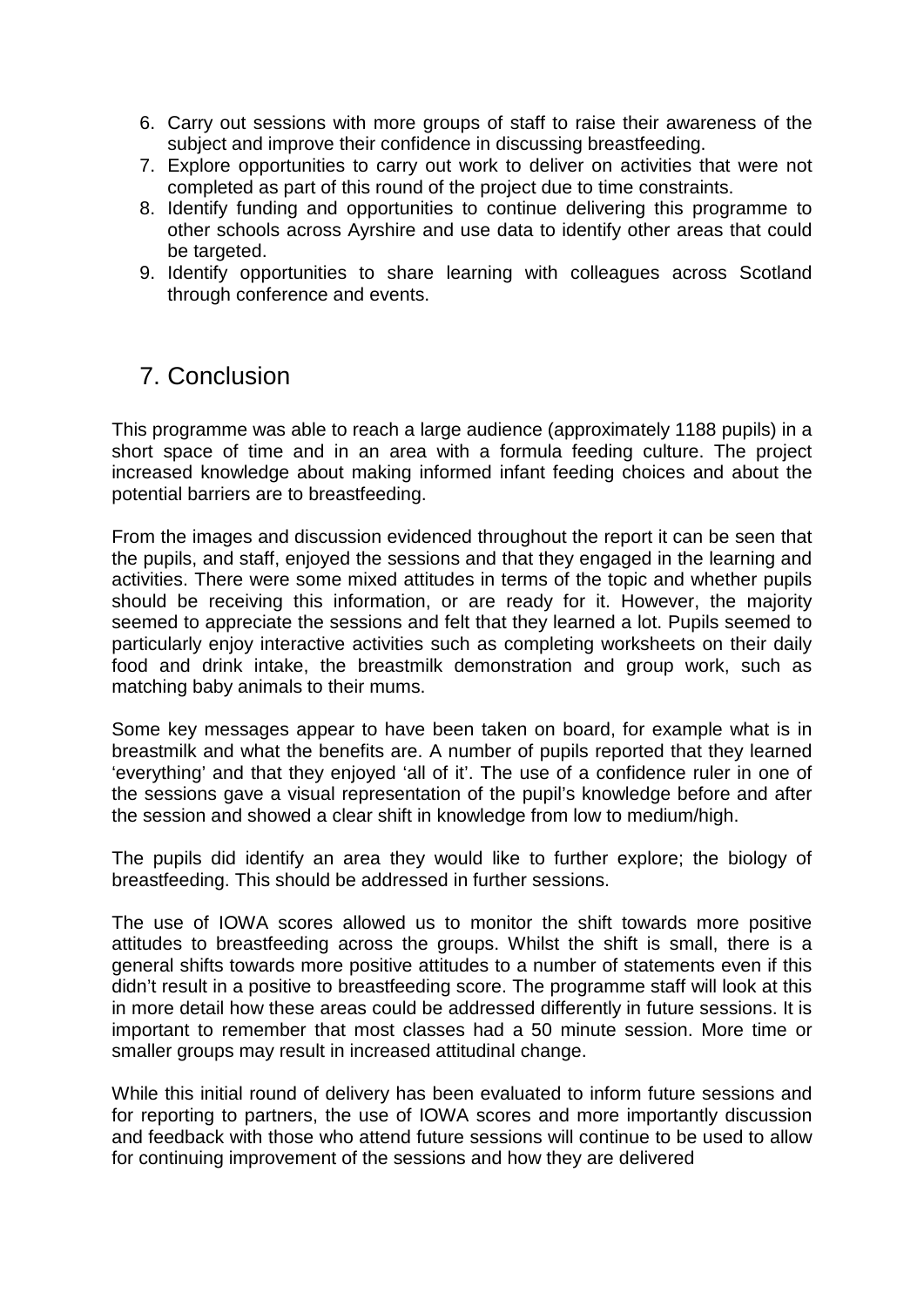# 8. References

De La Mora, A., Russell, D. W., Dungy, C. I., Losch, M. and Dusdieker, L. (1999) The Iowa Infant Feeding Attitude Scale: Analysis of reliability and validity. Journal of Applied Social Psychology Vol.29(11), pp.2362-2380.

# 9. Financial report

| <b>Item</b>                                                                                                                                                                                                                                                                                | <b>Detail</b>                                                                                                                                               | <b>Budget</b> | <b>Actual</b> |
|--------------------------------------------------------------------------------------------------------------------------------------------------------------------------------------------------------------------------------------------------------------------------------------------|-------------------------------------------------------------------------------------------------------------------------------------------------------------|---------------|---------------|
| staff and number of hours<br>allocated to project)                                                                                                                                                                                                                                         | Staff Costs (detail number of 180 hours of staff time for<br>one peer supporter                                                                             |               | 1968          |
| Travel Costs (detail travel for<br>travel expenses for travel to<br>staff and for participants,<br>and from schools, to attend<br>including travel to two QNIS<br>meetings and to attend QNIS<br>workshops for peer supporter<br>workshops)<br>manager (for QNIS<br>and<br>workshops only) |                                                                                                                                                             | 700           | 575           |
| hire<br>Costs<br><i>(include)</i><br>Venue<br>costs for rooms)                                                                                                                                                                                                                             |                                                                                                                                                             | $\theta$      | $\theta$      |
| (materials,<br>Other<br>postage,<br>evaluation etc)                                                                                                                                                                                                                                        | Resources for schools work<br>such as flipcharts, mammal<br>toys, breast milk demo<br>ingredients etc Admin<br>materials such as paper, ink,<br>postage etc | 2345          | 797           |
| <b>Total</b>                                                                                                                                                                                                                                                                               |                                                                                                                                                             | £4945         | £3340         |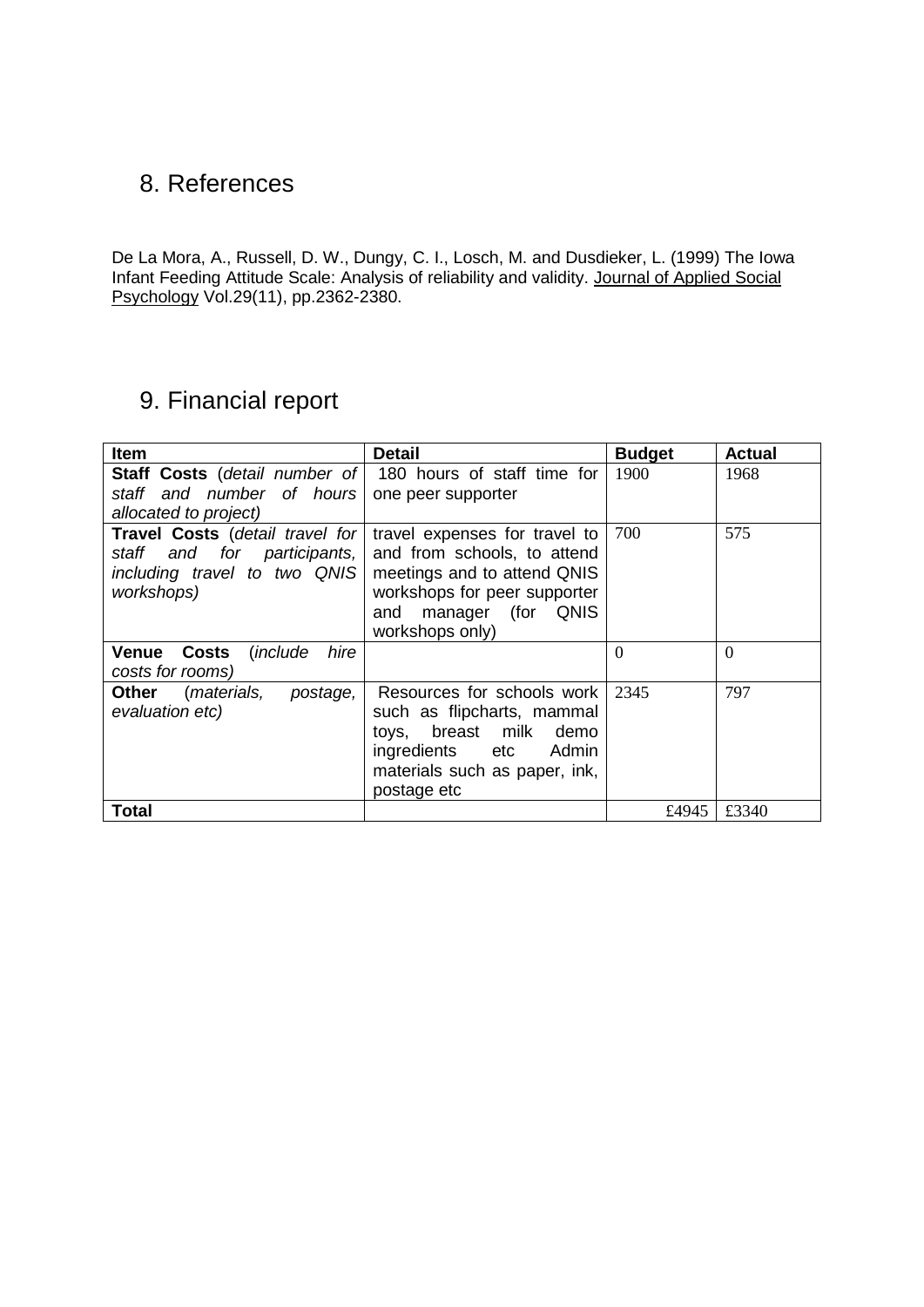# Appendix one How Mammals Feed Their Young P1-4



| Time                              | Teaching and learning                   | Pupil Engagement/ Learning Outcome     | Resources           |
|-----------------------------------|-----------------------------------------|----------------------------------------|---------------------|
| <b>Intro/Name Game</b>            | Who we are, where we are from, we       | A time to introduce the topic, get the | Cat Toy and Kittens |
|                                   | are going to talk about how mammals     | pupils excited to talk about their     |                     |
| 10 mins                           | feed their young.                       | favourite animals.                     |                     |
|                                   |                                         | Bring in some interesting facts about  |                     |
|                                   | Name game, going round the class        | the animals mentioned.                 |                     |
|                                   | asks their name and favourite animal.   | Do they have any babies in their       |                     |
|                                   | Do you have any pets?                   | family?                                |                     |
|                                   | Introduce cat toy. Does anyone know     |                                        |                     |
|                                   | what a young cat is called?             |                                        |                     |
|                                   | What are the kittens doing?             |                                        |                     |
|                                   | having<br>They<br>are<br>their          |                                        |                     |
|                                   | breakfast/lunch/dinner/a wee<br>drink   |                                        |                     |
|                                   | from their mum's teats; they are        |                                        |                     |
|                                   | drinking her milk that her body makes   |                                        |                     |
|                                   | especially for them! Isn't that         |                                        |                     |
|                                   | amazing?!                               |                                        |                     |
|                                   |                                         |                                        |                     |
|                                   | Has anyone ever seen a cat or other     |                                        |                     |
|                                   | animals feeding their young?            |                                        |                     |
|                                   |                                         |                                        |                     |
| <b>Introduce Topic of Mammals</b> | whiteboard/flipchart<br>On<br>write     |                                        |                     |
| 10 mins                           | "Mammals, Reptiles, Amphibians" as      | I am learning about where living       |                     |
|                                   | headings.                               | things come from and about how         |                     |
|                                   | Can you name any of these animals?      | they grow, develop and nurtured.       |                     |
|                                   | What category do humans belong to?      | HWB 0-50a / HWB 1-50a                  |                     |
|                                   | Today we are going to talk a little bit |                                        |                     |
|                                   | about Mammals. Do we know what          | I am able to show an awareness of      |                     |
|                                   | makes a Mammal a mammal?                | the tasks required to look after a     |                     |
|                                   | Hot blooded                             | baby. HWB 0-51a / HWB 1-51a            |                     |
|                                   | Fur/hair on their body                  |                                        |                     |
|                                   | Give birth to live young (no eggs)      |                                        |                     |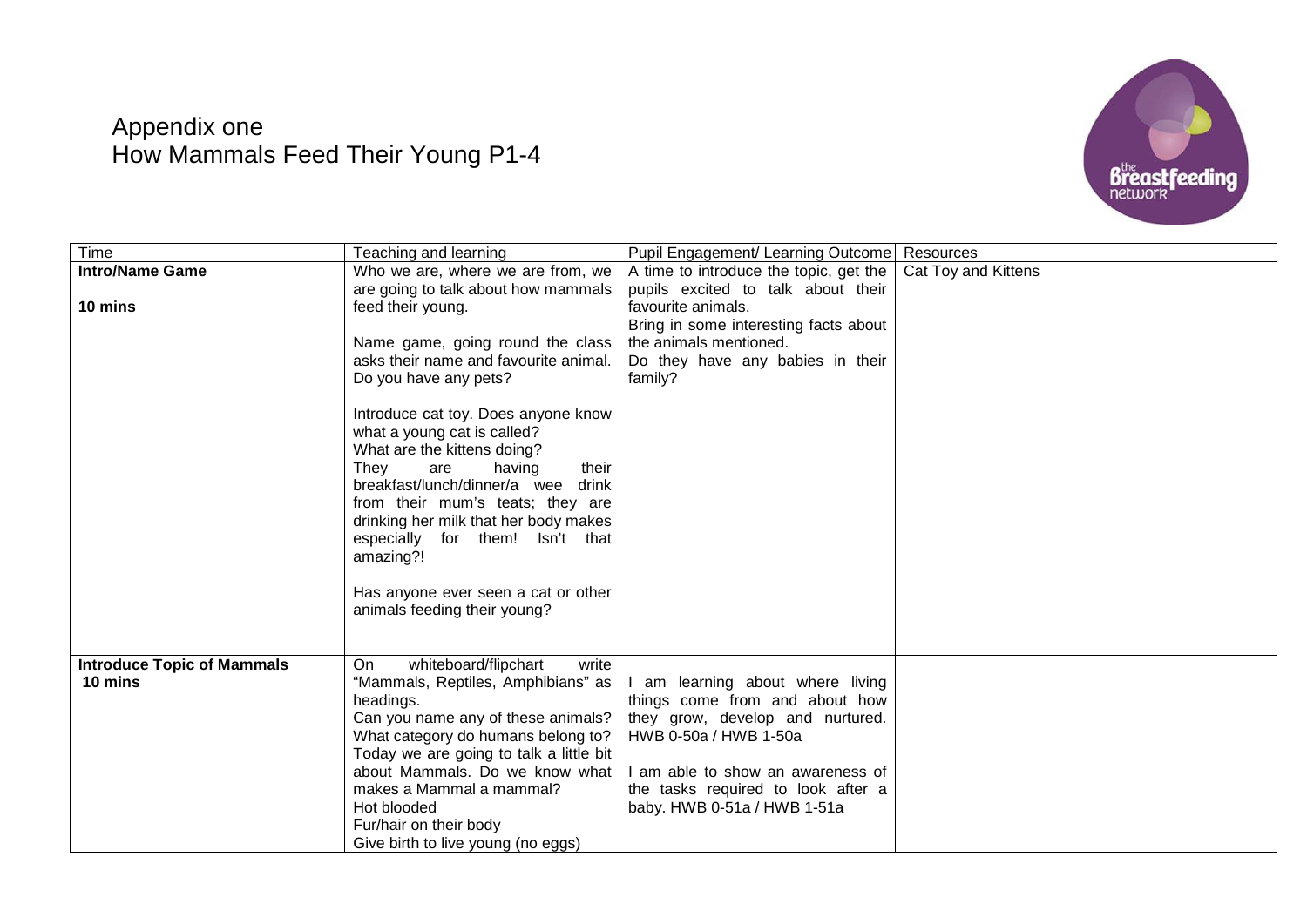|                                          | Mammary glands, which gives them                                               |                                                                              |                             |
|------------------------------------------|--------------------------------------------------------------------------------|------------------------------------------------------------------------------|-----------------------------|
|                                          | the ability to produce milk for their<br>young. (refer back to Cat and Kittens |                                                                              |                             |
|                                          | toy)                                                                           |                                                                              |                             |
|                                          |                                                                                |                                                                              |                             |
| <b>Matching Mum and Infant</b><br>15mins | Give each group a set of Mum<br>Picture Cards and Infant Name                  | I am developing my understanding of<br>the human body and can use this       | Mum Picture Cards x 6 packs |
|                                          | Cards.                                                                         | knowledge to maintain and improve                                            | Infant Name Cards x 6 packs |
|                                          |                                                                                | my wellbeing and health. HWB 0-15a                                           |                             |
|                                          | As a group match the animal infant<br>name to their Mum.                       | / HWB 1-15a / HWB 2-15a / HWB 3-<br>15a / HWB 4-15a                          |                             |
|                                          |                                                                                | I am aware of my growing body and I                                          |                             |
|                                          | For bonus points, do you know the                                              | am learning the correct names for its                                        |                             |
|                                          | female name of each animal?                                                    | different parts and how they work.<br>HWB 0-47b / HWB 1-47b                  |                             |
|                                          | Cow-Calf                                                                       |                                                                              |                             |
|                                          | Human-Baby                                                                     |                                                                              |                             |
|                                          | Dolphin (Cow)- Pup/Calf<br>Whale (Cow)- Calf                                   |                                                                              |                             |
|                                          | Bat (Female)- Pup                                                              |                                                                              |                             |
|                                          | Cheetah - Cub                                                                  |                                                                              |                             |
|                                          | Deer (Doe)- Fawn                                                               |                                                                              |                             |
|                                          | Horse (Dam)- Foal<br>Kangaroo (Does, Flyers or Jills)-                         |                                                                              |                             |
|                                          | Joey                                                                           |                                                                              |                             |
|                                          | Elephant (Cow)- Calf                                                           |                                                                              |                             |
|                                          | Goat (Doe)- Kid                                                                |                                                                              |                             |
|                                          | Fox (Vixen)- Kit<br>Rabbit (Doe) - Kitten                                      |                                                                              |                             |
|                                          |                                                                                |                                                                              |                             |
|                                          |                                                                                |                                                                              |                             |
| <b>Fun Facts Quiz</b><br>10mins          | Each group is given a toy animal and<br>their young.                           | I am beginning to understand that nut<br>needs change at different stages of | Toy Mammals x 6             |
|                                          |                                                                                | example the role of breastfeeding in                                         |                             |
|                                          | I am going to tell you some                                                    | nutrition. HWB 1-32a                                                         |                             |
|                                          | interesting<br>facts about<br>these                                            |                                                                              |                             |
|                                          | mammals if your group think I am<br>talking about your animal raise it         |                                                                              |                             |
|                                          | above your head.                                                               |                                                                              |                             |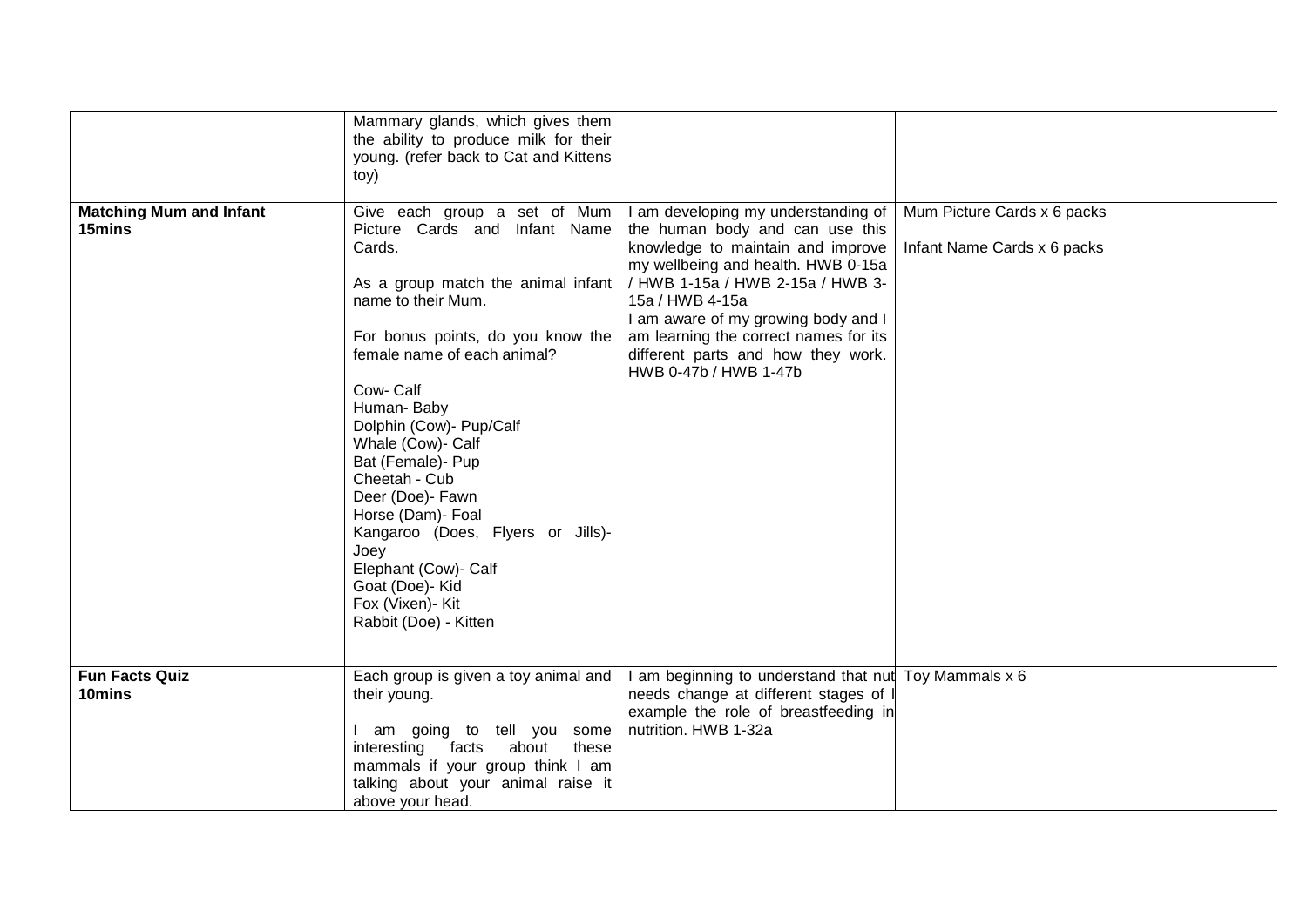|                            | My milk is like toothpaste<br>and my young drinks 150<br>gallons per day. (Whale)<br>My young roll their tongue<br>into a straw to drink my milk.<br>(Dolphin)<br>I can feed and fly at the<br>$\sim$<br>same time. (Bat)<br>I feed my young my milk for<br>$\blacksquare$<br>up to ten years! (Elephant)<br>I feed my young in my pouch<br>$\blacksquare$<br>for 7-10months. (Kangaroo)<br>My body produces milk<br>$\blacksquare$<br>containing anti bodies to fight<br>off any germs my young may<br>come into contact with, it<br>changes with my young to be<br>exactly what he/she needs at<br>that stage. (Human) |                             |             |
|----------------------------|--------------------------------------------------------------------------------------------------------------------------------------------------------------------------------------------------------------------------------------------------------------------------------------------------------------------------------------------------------------------------------------------------------------------------------------------------------------------------------------------------------------------------------------------------------------------------------------------------------------------------|-----------------------------|-------------|
| <b>Evaluation</b><br>5mins | Thank you for your participation<br>today. Did<br>anyone<br>have any<br>questions?<br>Was there anything you wish we had<br>talked about that we didn't?<br>Which parts did you find interesting?<br>What wasn't that interesting?                                                                                                                                                                                                                                                                                                                                                                                       | Pupils complete evaluation. | Evaluations |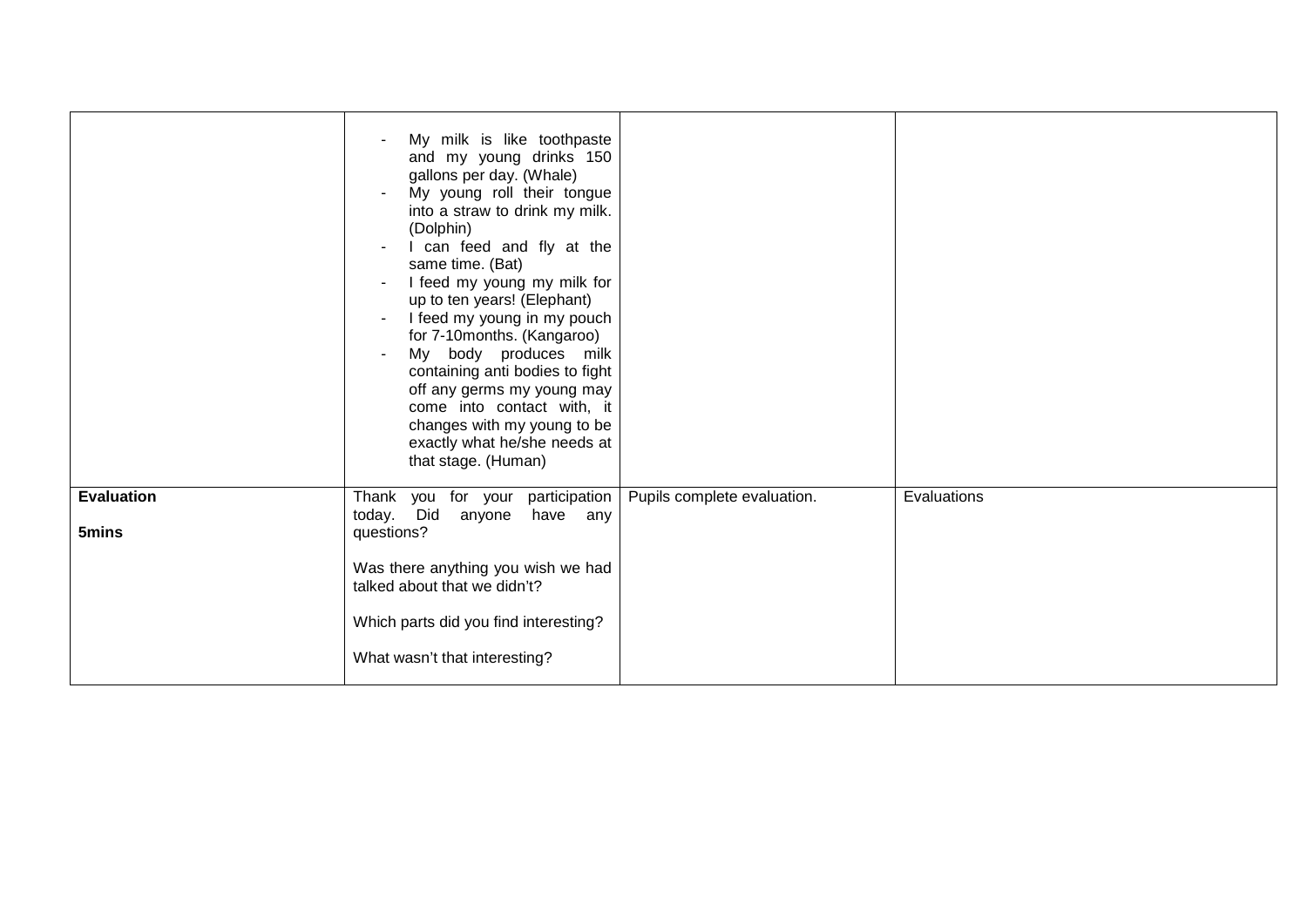

# Appendix two How Breastmilk Works

| Time                   | Teaching and learning                                                       | Pupil Engagement/ Learning Outcome      | Resources               |
|------------------------|-----------------------------------------------------------------------------|-----------------------------------------|-------------------------|
| <b>Intro/Name Game</b> | Who we are, where we are from, we                                           | A time to introduce the topic, get the  | Whiteboard and pens     |
|                        | are going to talk about looking after                                       | pupils excited to talk about babies.    |                         |
| 10 mins                | babies.                                                                     | I am aware that positive friendships    |                         |
|                        |                                                                             | and relationships can promote health    |                         |
|                        | Name game, going round the class                                            | and the health and wellbeing of         |                         |
|                        | ask their name and if they know why                                         | others HWB 2-44b                        |                         |
|                        | they were called their name.                                                |                                         |                         |
|                        |                                                                             |                                         |                         |
|                        | Ask the question does anybody have                                          |                                         |                         |
|                        | any babies in their family?                                                 |                                         |                         |
|                        |                                                                             |                                         |                         |
|                        | What do they need to be looked                                              |                                         |                         |
|                        | after? Warmth, clothing, love, fed, etc                                     |                                         |                         |
| <b>Feeding Baby</b>    | How are babies fed?                                                         |                                         | Large Baby Pictures x 4 |
|                        |                                                                             | am learning about where living          |                         |
| 15 mins                | What do babies need at,                                                     | things come from and about how          |                         |
|                        | Newborn- Only breast milk, milk is                                          | they grow, develop and nurtured.        |                         |
|                        | breakfast lunch and dinner, snacks                                          | HWB 0-50a / HWB 1-50a                   |                         |
|                        | and drinks. Show cherry, Brussels                                           |                                         |                         |
|                        | sprout, plum and egg. Tiny tummies                                          | I am able to show an awareness of       |                         |
|                        | don't take much to fill and don't take                                      | the tasks required to look after a      |                         |
|                        | long to digest so baby needs fed very<br>often, around 12 times in 24hours. | baby. HWB 0-51a / HWB 1-51a             |                         |
|                        | Colostrum, some mums choose to                                              | I am beginning to understand that       |                         |
|                        | give the first feed as it contains                                          | nutritional needs change at different   |                         |
|                        | colostrum which is like a mini                                              | stages of life, for example the role of |                         |
|                        | vaccination for baby.                                                       | breastfeeding in infant nutrition.      |                         |
|                        | 6months- Start to introduce solid                                           | <b>HWB132a</b>                          |                         |
|                        | food, this is called weaning. No salt,                                      |                                         |                         |
|                        | sugar or honey. Softer foods to                                             | I understand that people at different   |                         |
|                        | begin. Milk is still baby's main source                                     | life stages have differing nutritional  |                         |
|                        | of nutrition until 1 year.                                                  | needs and that some people may eat      |                         |
|                        | 1 year- Mostly eating solid food three                                      | or avoid certain foods. HWB 2-2a        |                         |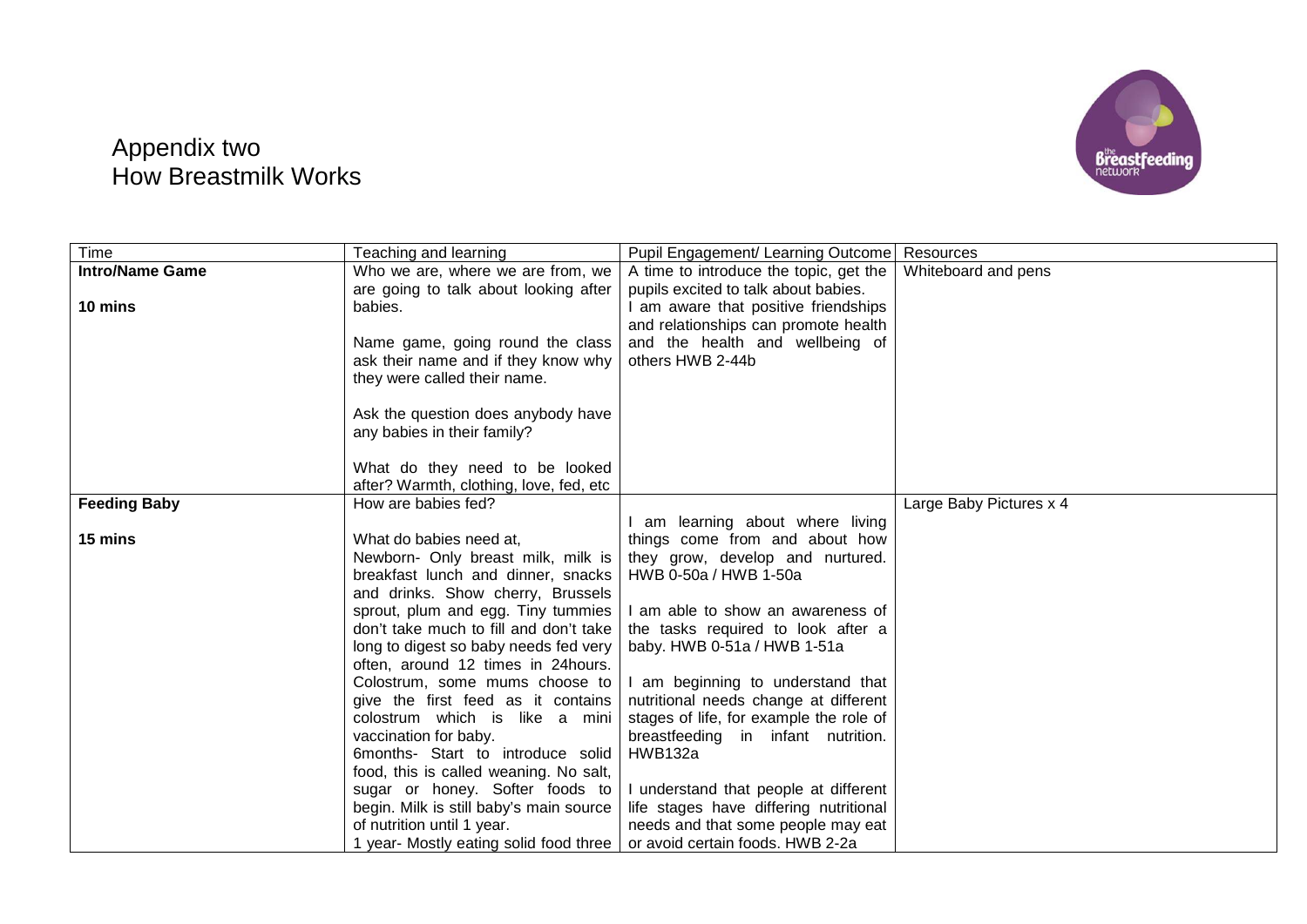|                                        | times per day, still has milk but may<br>not feed as often.<br>2 years and beyond- Can continue to<br>breastfeed for as long as mum and<br>baby want to. WHO recommends 2<br>and beyond.<br>Holding up the Large Baby Pictures<br>to illustrate ages.                                                                                                                                               |                                                                                                                                                                                                                                                                                                                                                         |                                |
|----------------------------------------|-----------------------------------------------------------------------------------------------------------------------------------------------------------------------------------------------------------------------------------------------------------------------------------------------------------------------------------------------------------------------------------------------------|---------------------------------------------------------------------------------------------------------------------------------------------------------------------------------------------------------------------------------------------------------------------------------------------------------------------------------------------------------|--------------------------------|
| How does breastfeeding work?<br>15mins | Give out paper with timeline.<br>Ask the class to have a think about<br>everything they had to eat and drink<br>yesterday, what was it, how often?<br>Breastmilk is baby's breakfast, lunch,<br>dinner, snacks and drinks. Supply<br>and demand.<br>Show picture of Prolactin Response.<br>Baby sends signals to mum how<br>much milk to produce the more baby<br>feeds the more milk mum produces. | I am developing my understanding of<br>the human body and can use this<br>knowledge to maintain and improve<br>my wellbeing and health. HWB 0-15a<br>/ HWB 1-15a / HWB 2-15a / HWB 3-<br>15a / HWB 4-15a<br>I am aware of my growing body and I<br>am learning the correct names for its<br>different parts and how they work.<br>HWB 0-47b / HWB 1-47b | Prolactin Response posters x 5 |
| What is in breast milk?<br>20mins      | Gather the class around a table at<br>the front to help with the Breast Milk<br>demo.<br>Pupils pick ingredients out and put in<br>the bowl.<br>See breast milk demo script.                                                                                                                                                                                                                        | I am beginning to understand that nut Breast Milk Demo<br>needs change at different stages of<br>example the role of breastfeeding in<br>nutrition. HWB 1-32a                                                                                                                                                                                           |                                |
| <b>Evaluation</b><br>5mins             | Thank you for your participation<br>today. Did<br>anyone<br>have any<br>questions?<br>Was there anything you wish we had<br>talked about that we didn't?                                                                                                                                                                                                                                            | Pupils complete evaluation.                                                                                                                                                                                                                                                                                                                             | Evaluations/post its           |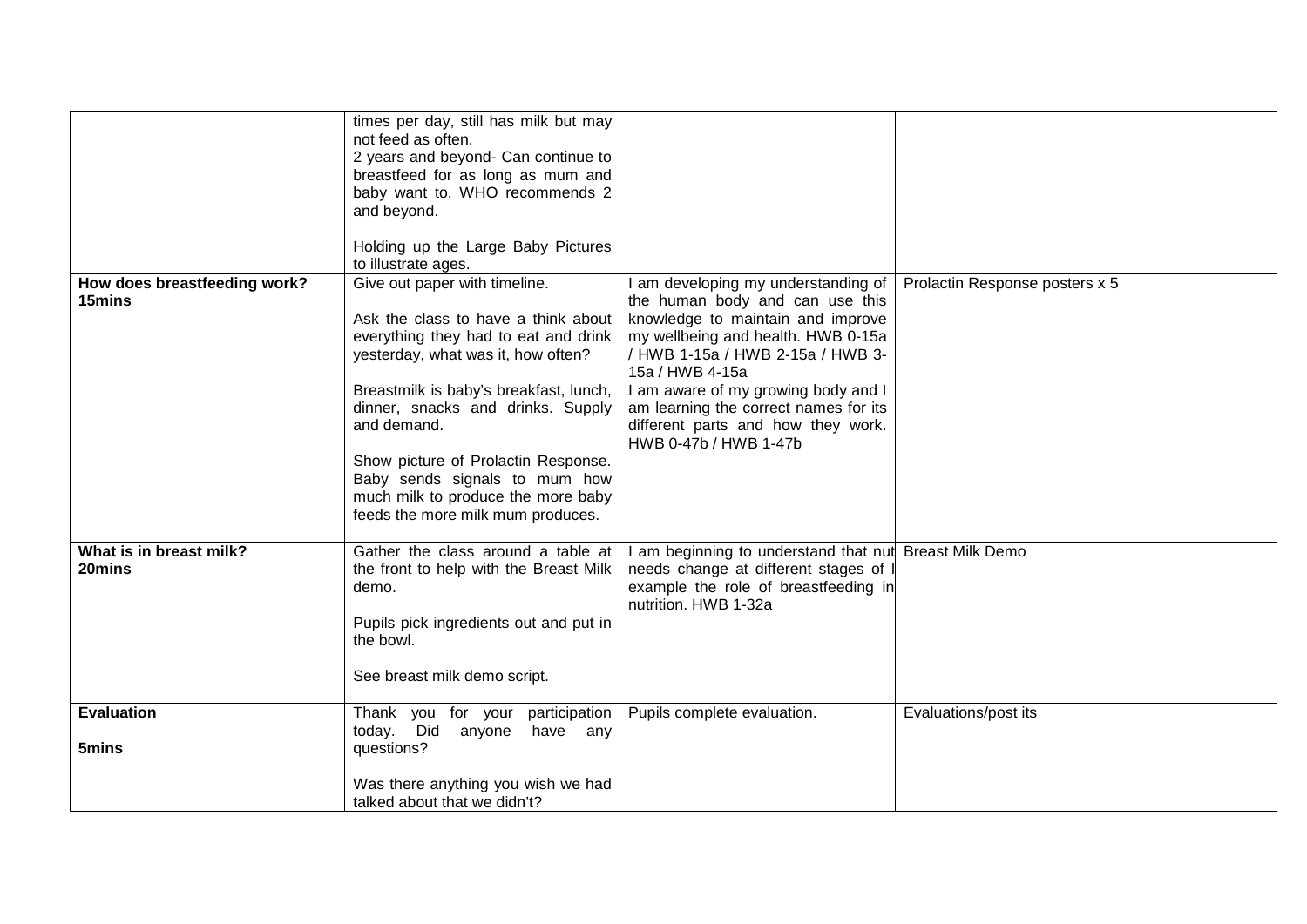| Which parts did you find interesting? |  |
|---------------------------------------|--|
| What wasn't that interesting?         |  |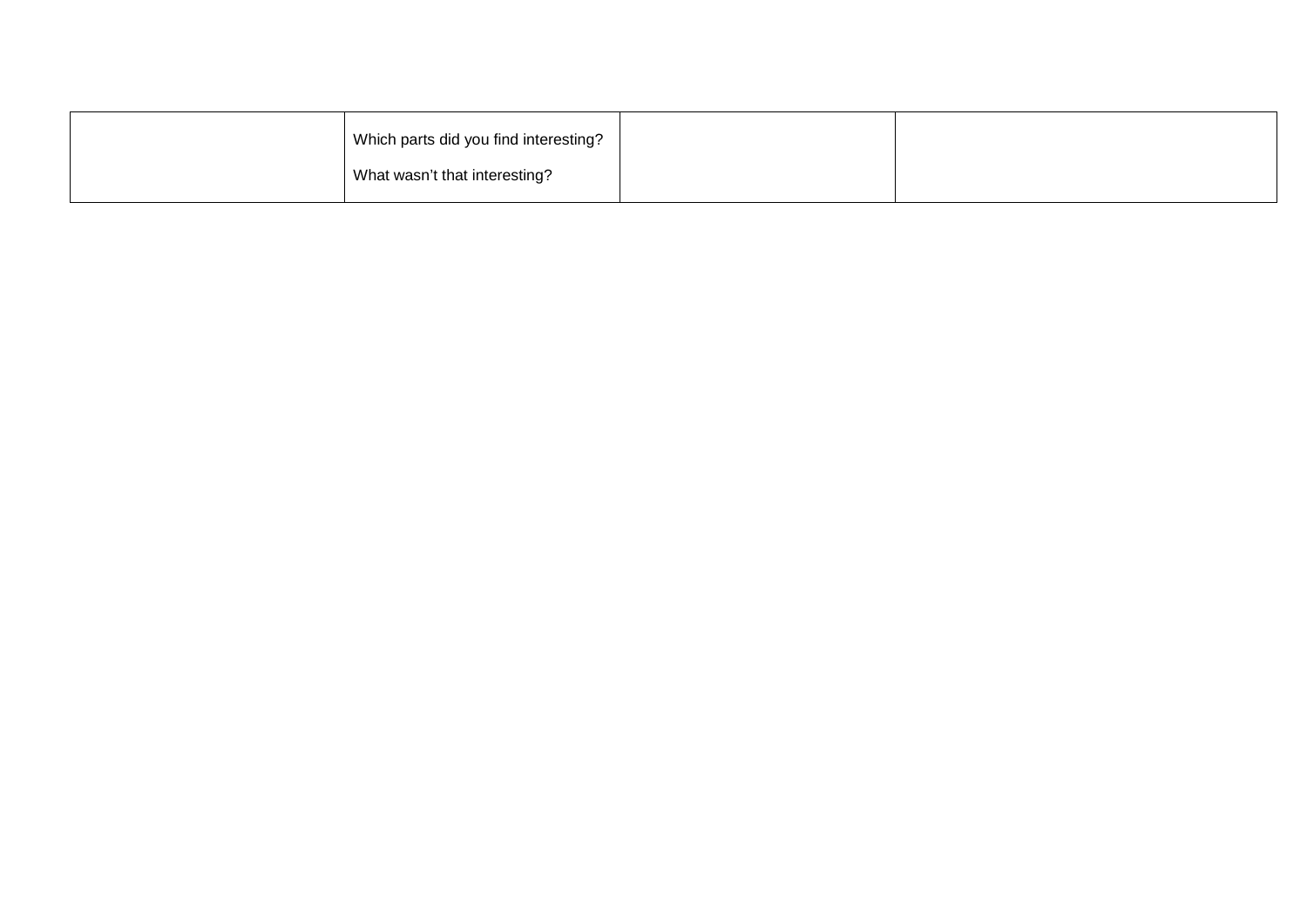# Appendix three How Breastfeeding Works



| Time                    | Teaching and learning                                                     | Pupil Engagement                                                              | Resources                               |
|-------------------------|---------------------------------------------------------------------------|-------------------------------------------------------------------------------|-----------------------------------------|
| Intro                   | Who we are, where we are from, we                                         | Let pupils know what the session will                                         | None                                    |
|                         | are going to talk about breastfeeding                                     | cover                                                                         |                                         |
| 5 mins                  | and how it works.                                                         |                                                                               |                                         |
|                         |                                                                           |                                                                               |                                         |
|                         | Will also be some fun and games                                           |                                                                               |                                         |
|                         | along the way and we are going to                                         |                                                                               |                                         |
|                         | ask you to join in a LOT so this isn't                                    |                                                                               |                                         |
|                         | just about us standing at the front.                                      |                                                                               |                                         |
|                         | Please ask any questions as we go                                         |                                                                               |                                         |
|                         | along or you can ask one of us at the                                     |                                                                               |                                         |
|                         | end. There is also paper here and if                                      |                                                                               |                                         |
|                         | you have a question that you don't                                        |                                                                               |                                         |
|                         | want to ask out loud you can write it                                     |                                                                               |                                         |
|                         | down and we will try and answer                                           |                                                                               |                                         |
|                         | them for you at the end.                                                  |                                                                               |                                         |
| <b>Which Milk</b>       | Split the group into 2/4 groups                                           | Pupils work together as a team to                                             | Which Milk Flipchart paper x 4          |
|                         | depending on numbers.                                                     | decide their answers.                                                         |                                         |
| 10 mins                 |                                                                           | Pupils discuss their own thoughts.                                            | Which Milk statements x 4               |
|                         | Hand out the Which Milk flipchart                                         | Pupils debate their opinions.                                                 |                                         |
|                         | paper, ask pupils to decide which<br>milk (breastmilk or formula) each of | Facilitator<br>help<br>can<br>if.<br>any<br>inaccuracies/myths etc come up by |                                         |
|                         | the statements refer to.                                                  | offering correct information                                                  |                                         |
|                         | Facilitator discusses with each group                                     |                                                                               |                                         |
|                         | as they are working and also                                              |                                                                               |                                         |
|                         | facilitates a whole class discussion at                                   |                                                                               |                                         |
|                         | the end.                                                                  |                                                                               |                                         |
|                         | Open to questions.                                                        |                                                                               |                                         |
| <b>Breast Milk Demo</b> | Set up the breast milk demo                                               | Pupils take it in turns to<br>put                                             | Breast milk demo kit                    |
|                         | resources on a table at the front. Ask                                    | ingredients into the bowl                                                     |                                         |
| 15mins                  | pupils to gather round/sitting in semi                                    |                                                                               | Breast milk demo script                 |
|                         | circle on chairs around the table,                                        | May be followed up with What's in                                             |                                         |
|                         | whichever suits.                                                          | the nappy if time allows/to further                                           | Breast milk/ formula building blocks po |
|                         |                                                                           | engage. What goes in must come                                                |                                         |
|                         | Explain that we now know a bit more                                       | out.                                                                          |                                         |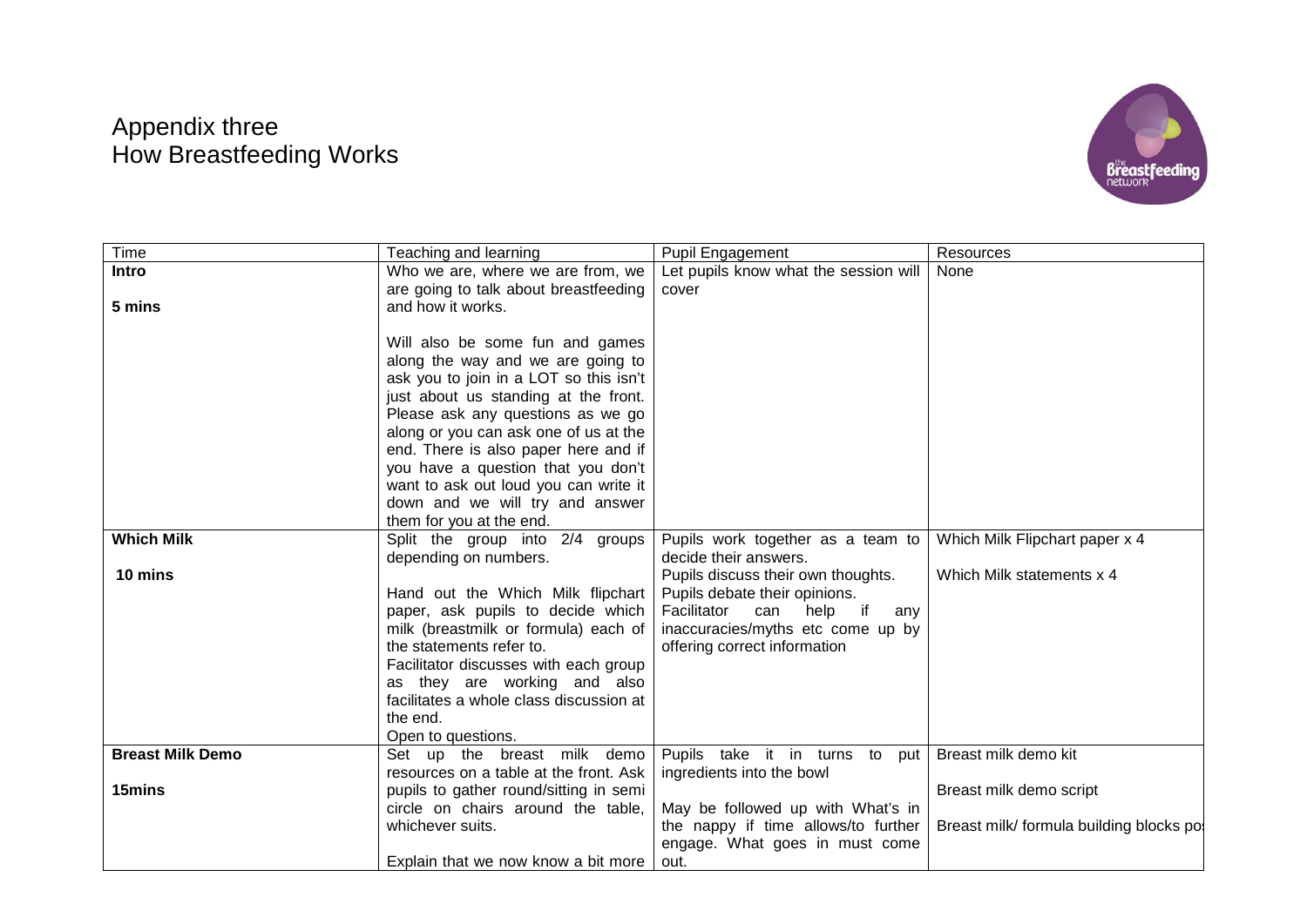|                             | about breast milk and all of the things                                   |                                                                |                                          |
|-----------------------------|---------------------------------------------------------------------------|----------------------------------------------------------------|------------------------------------------|
|                             | it can do we are now going to see                                         |                                                                |                                          |
|                             | what is in breast milk.                                                   |                                                                |                                          |
|                             |                                                                           |                                                                |                                          |
|                             | See breast milk demo script.                                              |                                                                |                                          |
|                             | Stopping at How a feed works,                                             |                                                                |                                          |
|                             | explain supply and demand.                                                |                                                                |                                          |
| <b>Benefits</b>             | Split pupils into 4 groups giving                                         | Pupils work together and discuss as a                          | Benefits flipchart paper with headings : |
| 10mins                      | flipchart paper with the headings                                         |                                                                |                                          |
|                             | "Mum" "Baby" and "Community" and                                          | Facilitator goes between the groups to Benefits statements x 4 |                                          |
|                             | the Benefits statements.                                                  | however<br>needed<br>and<br>further                            |                                          |
|                             |                                                                           | discussion.                                                    |                                          |
|                             | Pupils decide which<br>statement                                          |                                                                |                                          |
|                             | belongs under which category.                                             |                                                                |                                          |
|                             |                                                                           |                                                                |                                          |
|                             | There are also some blank cards for                                       |                                                                |                                          |
|                             | pupils to add their own benefits if                                       |                                                                |                                          |
|                             | they think of anything different.                                         |                                                                |                                          |
|                             |                                                                           |                                                                |                                          |
| <b>Evaluation</b>           | Thank you for your participation                                          | Pupils complete quick evaluation                               | Flipchart                                |
|                             | today. Did<br>anyone<br>have any                                          | leaving.                                                       |                                          |
| 5mins                       | questions?                                                                |                                                                | <b>Flipchart Pens</b>                    |
|                             |                                                                           |                                                                |                                          |
|                             | Was there anything you wish we had                                        |                                                                |                                          |
|                             | talked about that we didn't? Space                                        |                                                                |                                          |
|                             | on Flipchart to write any comments.                                       |                                                                |                                          |
|                             | Which parts did you find interesting?                                     |                                                                |                                          |
|                             | Headings for pupils to tick.                                              |                                                                |                                          |
|                             |                                                                           |                                                                |                                          |
|                             | wasn't that<br>interesting?<br>What                                       |                                                                |                                          |
|                             | Headings for pupils to tick.                                              |                                                                |                                          |
|                             |                                                                           |                                                                |                                          |
| <b>Complete IOWA Sheets</b> | Allow 5 minutes at the beginning and                                      | Pupils<br>complete IOWA and                                    | retu IOWA Scoring Sheets                 |
|                             | 5 minutes at the end of the session<br>for pupils to complete IOWA Sheet. | facilitator.                                                   |                                          |
| 5mins                       |                                                                           |                                                                |                                          |
|                             |                                                                           |                                                                |                                          |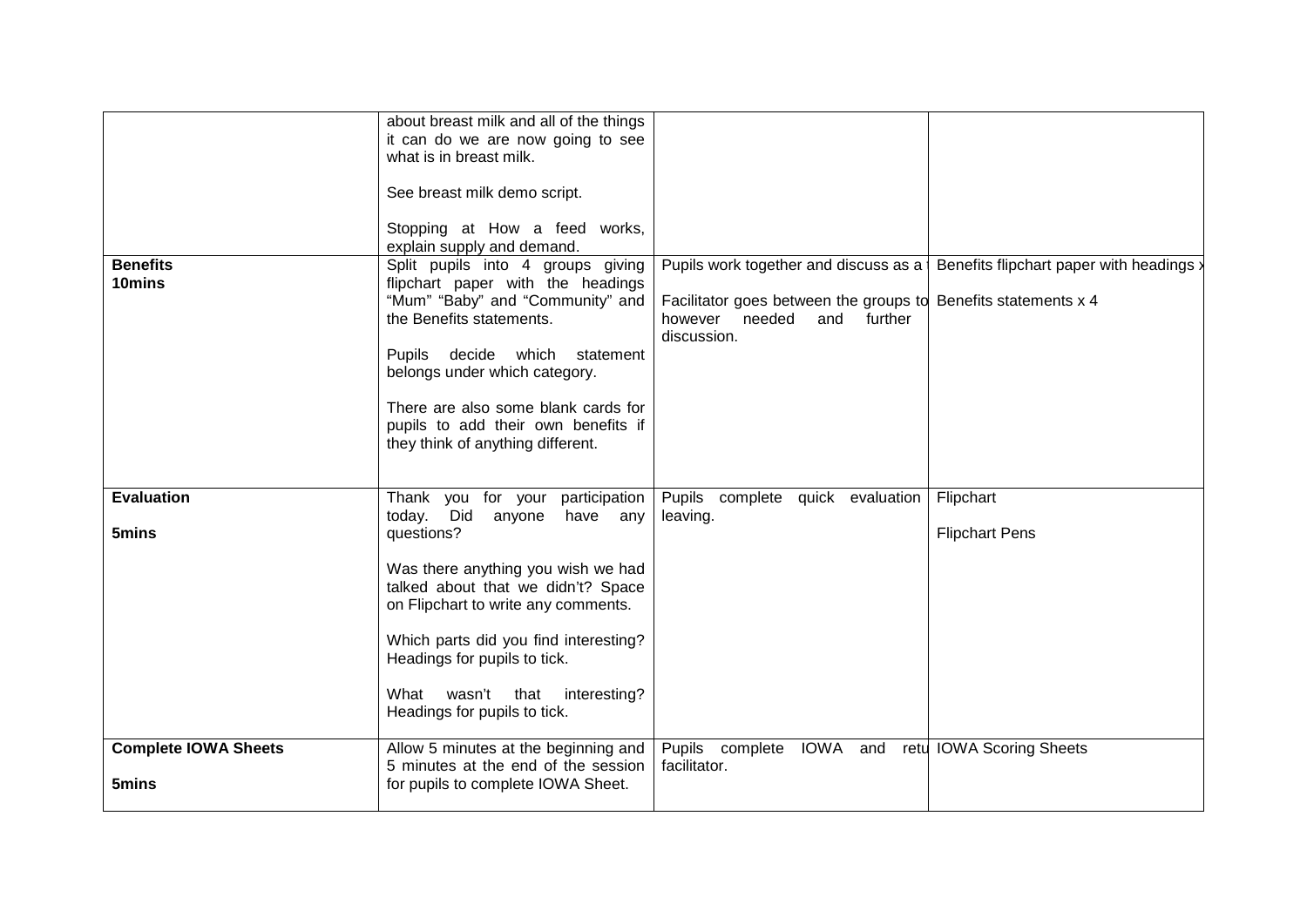| Ensure pupils are aware that there is<br>no right or wrong answer and ask<br>them to please read the questions<br>and answer with their own opinion. |  |
|------------------------------------------------------------------------------------------------------------------------------------------------------|--|
| This gives us an idea of what young<br>people think about breastfeeding and<br>if we are making an impact in our<br>sessions.                        |  |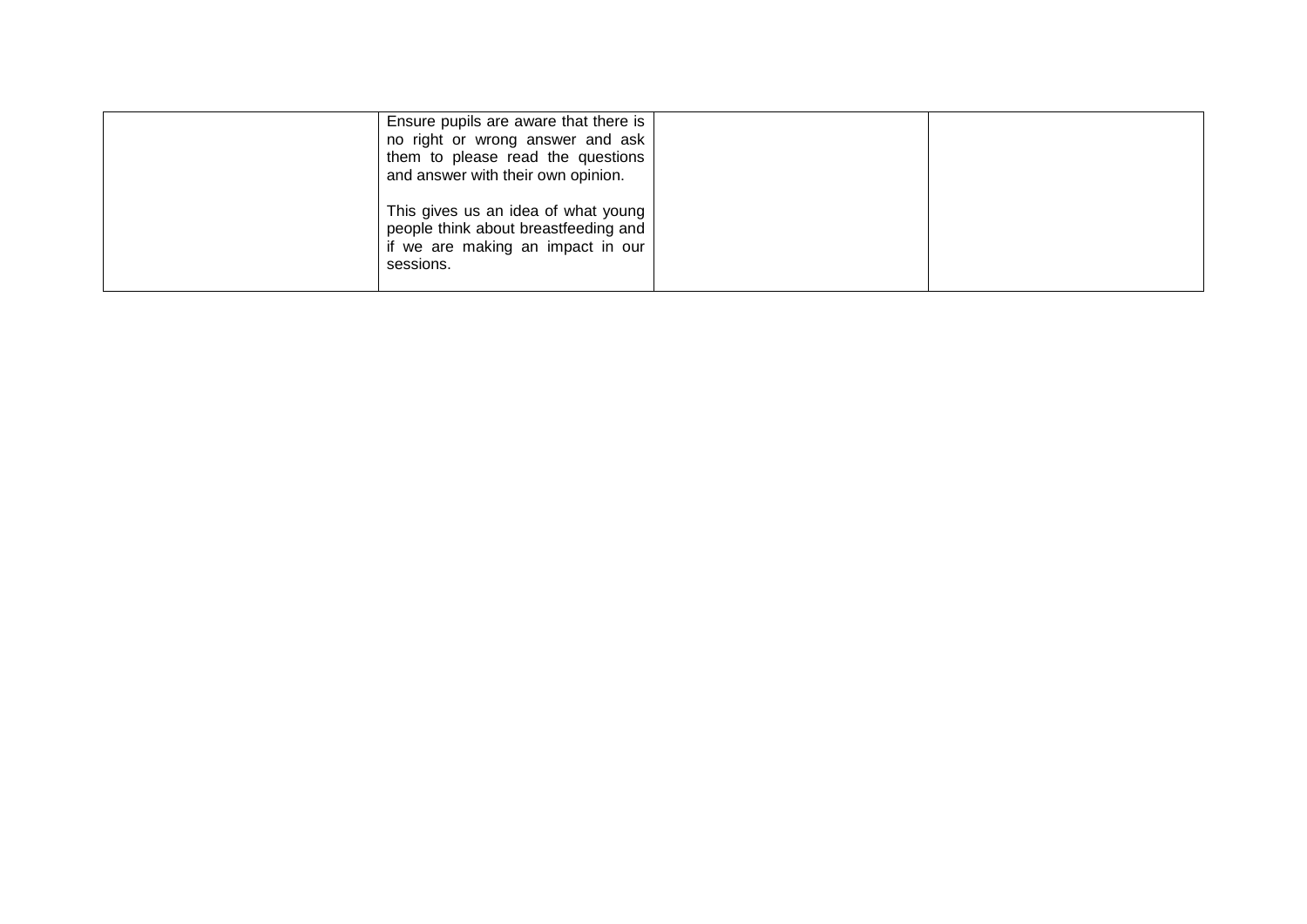# Appendix four Attitudes to Breastfeeding



| Time                    | Teaching and learning                                                       | <b>Pupil Engagement</b>                | Resources          |
|-------------------------|-----------------------------------------------------------------------------|----------------------------------------|--------------------|
| <b>IOWA sheets</b>      |                                                                             |                                        |                    |
| <b>Intro</b>            | Who we are, where we are from, we are going to talk about                   | Let pupils know what the               | None               |
|                         | breastfeeding and how it works.                                             | session will cover                     |                    |
| 5 mins                  |                                                                             |                                        |                    |
|                         | Will also be some fun and games along the way and we are going to           |                                        |                    |
|                         | ask you to join in a LOT so this isn't just about us standing at the front. |                                        |                    |
|                         | Please ask any questions as we go along or you can ask one of us at         |                                        |                    |
|                         | the end. There is also paper here, and if you have a question that you      |                                        |                    |
|                         | don't want to ask out loud you can write it down and we will try and        |                                        |                    |
|                         | answer them for you at the end.                                             |                                        |                    |
| <b>Group Discussion</b> | Split the group into 3 groups.                                              | Pupils work together as a              | Flipchart x3       |
|                         | A facilitator with each group.                                              | team to decide their answers.          |                    |
| 10 mins                 | Ask the question on the flipchart, "How do new parents decide how to        | Pupils discuss their own               | Flipchart pens x 3 |
|                         | feed their baby?"                                                           | thoughts.                              |                    |
|                         | Through group discussion write on flipchart,                                | Pupils debate their opinions.          |                    |
|                         | - Families                                                                  | Facilitator can help if any            |                    |
|                         | Has anyone in your family breastfed?                                        | inaccuracies/myths etc come            |                    |
|                         | Do you know if you were breastfed?                                          | by<br>offering<br>correct<br><b>up</b> |                    |
|                         | - Friends                                                                   | information.                           |                    |
|                         | Is it something you ever discuss?                                           |                                        |                    |
|                         | - Health Professionals<br>Midwife/doctor                                    |                                        |                    |
|                         | - Information                                                               |                                        |                    |
|                         | Have you ever learnt anything about breastfeeding at school?                |                                        |                    |
|                         | - Advertising                                                               |                                        |                    |
|                         | Have you ever seen adverts for formula milk?                                |                                        |                    |
|                         | For breastfeeding?                                                          |                                        |                    |
|                         | Formula companies spend millions of pounds because they make lots           |                                        |                    |
|                         | of money out of FF.                                                         |                                        |                    |
|                         | (From Baby Milk Action - Some manufacturers have claimed that the           |                                        |                    |
|                         | total advertising spend on baby milks in the UK is £5m or £6m.              |                                        |                    |
|                         | However, companies regularly make claims in trade journals, and             |                                        |                    |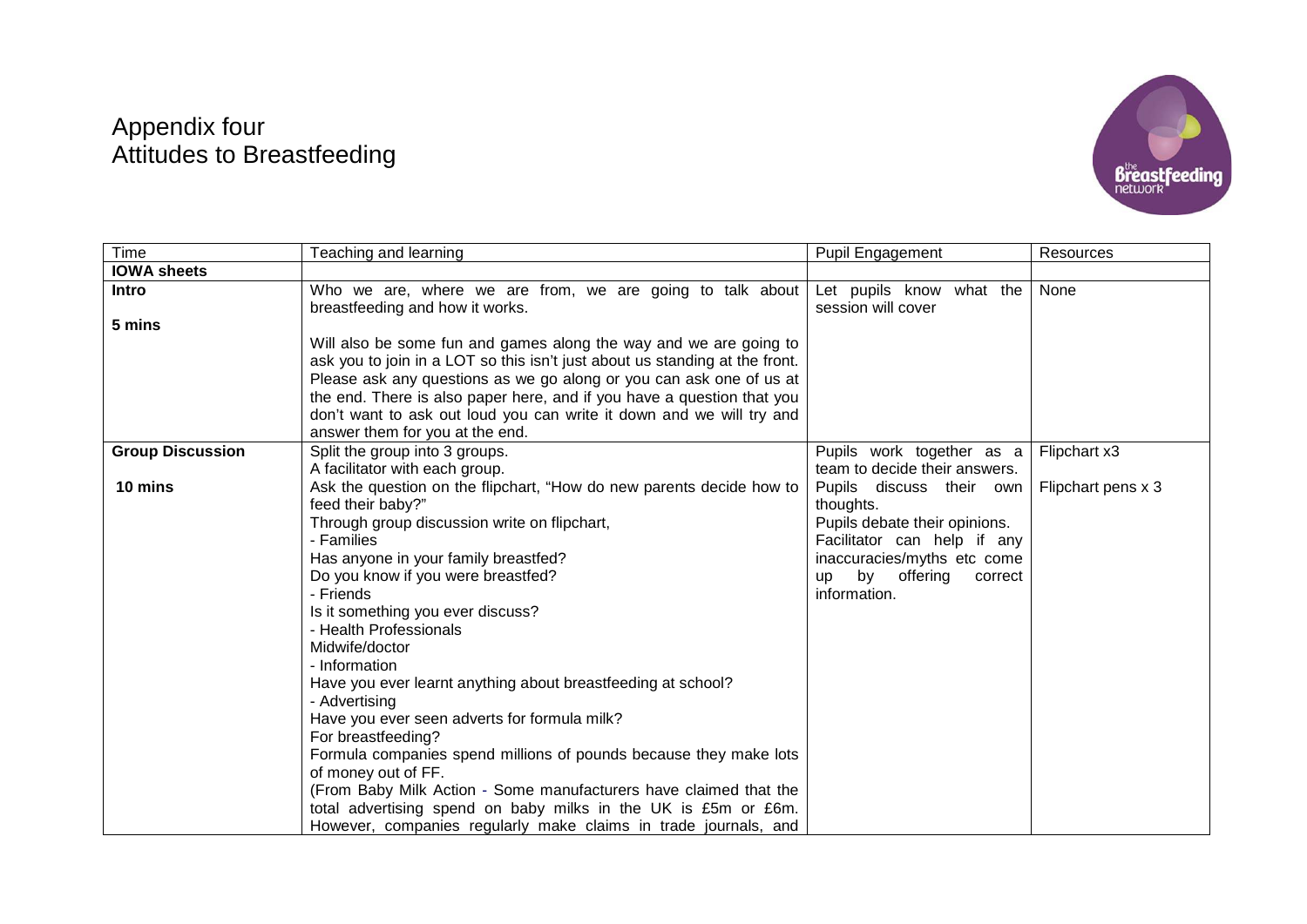|                                      | based on these claims it seems likely that the figure is nearer £12m. At<br>the lowest estimate of £5m the manufacturers spend £6.25 for each<br>baby born in the UK. The government spends 9p-16p per baby on<br>breastfeeding promotion)<br>Who makes money out of bf?<br>Have you ever seen an advert for bf?<br>Do you know the law around advertising FM?<br>Unicef did some research in 2016 that said - moderate increases in<br>breastfeeding would translate into cost savings for the NHS of up to<br>£50 million and tens of thousands of fewer hospital admissions and GP<br>consultations.   |                                                                                                                                                                                                                                                                                                             |                                                                                                                          |
|--------------------------------------|-----------------------------------------------------------------------------------------------------------------------------------------------------------------------------------------------------------------------------------------------------------------------------------------------------------------------------------------------------------------------------------------------------------------------------------------------------------------------------------------------------------------------------------------------------------------------------------------------------------|-------------------------------------------------------------------------------------------------------------------------------------------------------------------------------------------------------------------------------------------------------------------------------------------------------------|--------------------------------------------------------------------------------------------------------------------------|
| <b>Hollie McNish Video</b><br>10mins | Show Hollie McNish video "Embarrassed".<br>http://randomacts.channel4.com/post/144193119976/jake-dypka-x-<br>hollie-mcnish-embarrassed-british                                                                                                                                                                                                                                                                                                                                                                                                                                                            | The video will lead nicely into<br>The next group discussions.                                                                                                                                                                                                                                              | <b>Smart Board</b><br>Laptop<br><b>Internet Access</b>                                                                   |
| <b>Attitudes Images</b><br>15mins    | Split pupils into 3 groups of approx. 10.<br>Give each group 1 attitudes image- Private Dining, Victoria's Secret<br>Billboard, Cow Feeding Under Blanket.<br>Group discussion about image.<br>Is breastfeeding embarrassing<br>$\blacksquare$<br>Where can a mum breastfeed in public?<br>$\blacksquare$<br>What is the law in Scotland about a mum feeding her baby in a<br>$\blacksquare$<br>public place?<br>What difference can it make to a mum if she feels worried<br>about breastfeeding her baby out and about?<br>Mention Breastfeed Happily Here, have you seen the sticker<br>out and about? | Facilitator<br>list of<br>has a<br>prompts for discussion and<br>can play "devil's advocate" or<br>get important information in to<br>discussion.<br>Pupils work together to air<br>their views on the images.<br>Notes to be taken on flipchart<br>paper and reported back to<br>the class if time allows. | Laminated Attitude Image<br>Attitude images on<br>smart board to<br>show all at end<br>Flipchart paper and<br>Pens $x$ 3 |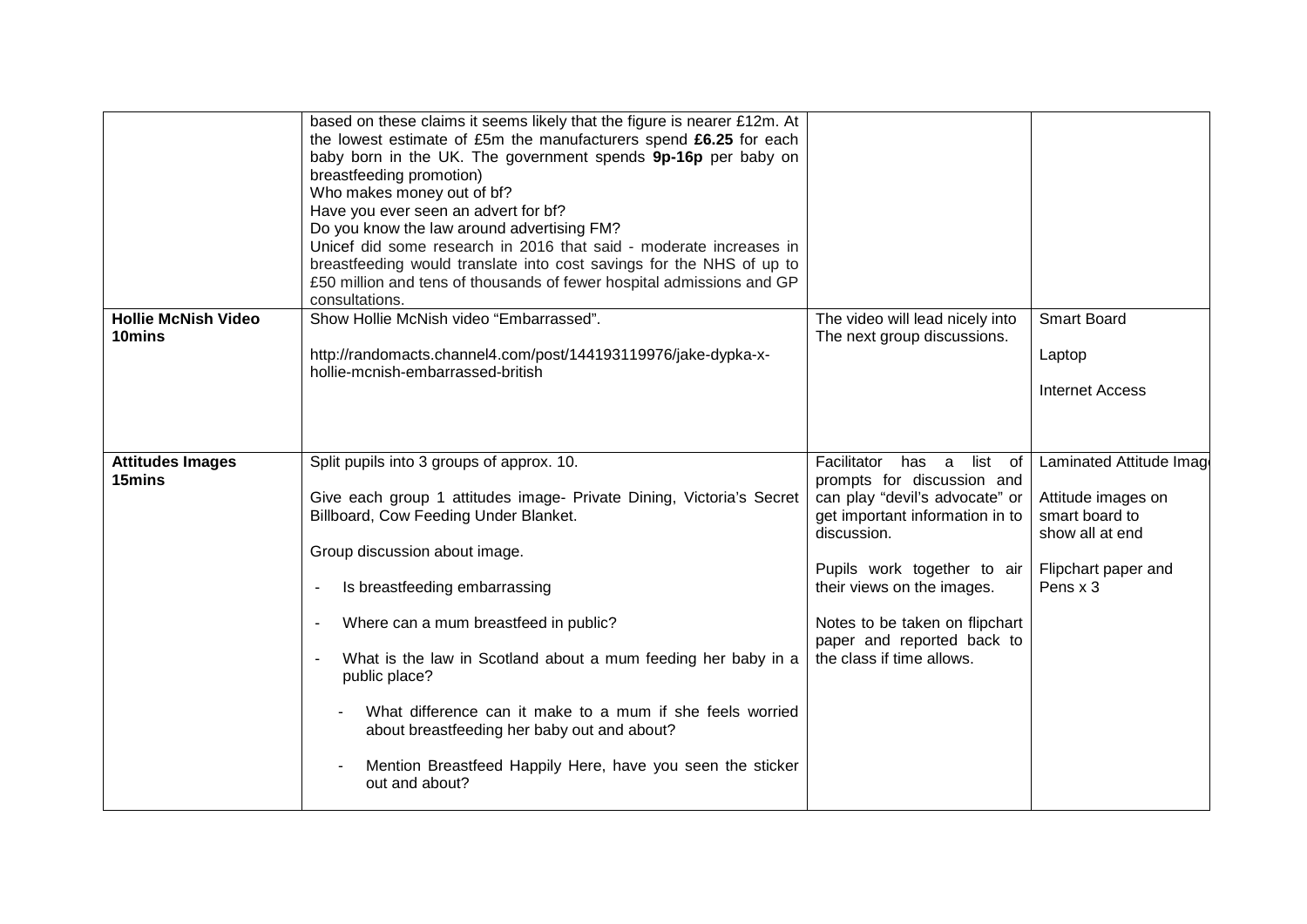|                                      | Report back to the full class what their group was discussing.                                                                                                                                                                                                                                                                                                                              |                                                                          |                                      |
|--------------------------------------|---------------------------------------------------------------------------------------------------------------------------------------------------------------------------------------------------------------------------------------------------------------------------------------------------------------------------------------------------------------------------------------------|--------------------------------------------------------------------------|--------------------------------------|
| <b>Evaluation</b><br>5mins           | Thank you for your participation today. Did anyone have any<br>questions?<br>Was there anything you wish we had talked about that we didn't?<br>Space on Flipchart to write any comments.<br>Which parts did you find interesting? Headings for pupils to tick.<br>What wasn't that interesting? Headings for pupils to tick.                                                               | Pupils complete quick evaluatid Evaluation Forms<br><b>IOWA</b><br>sheet | x30                                  |
| <b>Complete IOWA Sheets</b><br>5mins | Allow 5 minutes at the beginning and 5 minutes at the end of the<br>session for pupils to complete IOWA Sheet.<br>Ensure pupils are aware that there is no right or wrong answer and ask<br>them to please read the questions and answer with their own opinion.<br>This gives us an idea of what young people think about breastfeeding<br>and if we are making an impact in our sessions. | Pupils complete IOWA and re<br>facilitator.                              | <b>IOWA Scoring</b><br><b>Sheets</b> |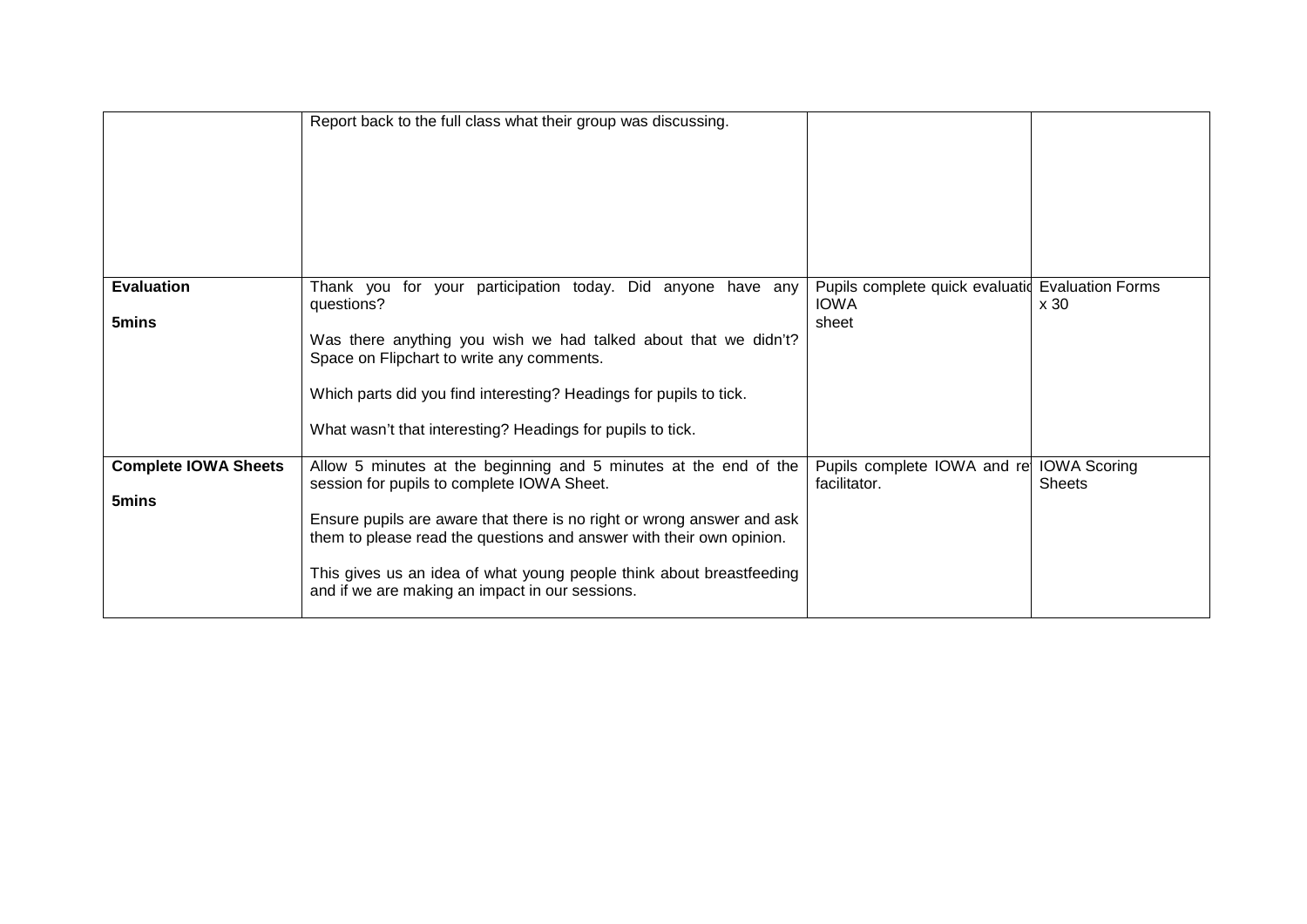# Appendix Five Food for Life



| Activity                                                       | Outcome                   | Resources                                                |
|----------------------------------------------------------------|---------------------------|----------------------------------------------------------|
| feeding<br>Introductions                                       |                           |                                                          |
| babies and toddlers                                            |                           |                                                          |
| <b>IOWA</b> scale                                              | Ice breaker               | None                                                     |
| Name game - What is your<br>name and why are you               |                           |                                                          |
| called that?                                                   |                           |                                                          |
| Discussion about feeding                                       | Share own experiences and | Discussion<br>prompts<br>on                              |
| babies (spin the Sippy cup)                                    | knowledge                 | individual pieces of paper                               |
|                                                                |                           | Sippy cup (optional)                                     |
| Breastmilk demo - What is                                      |                           | Breastmilk demo kit                                      |
| breastmilk? Discussion<br>in                                   |                           |                                                          |
| ingredients<br>about<br>οf<br>breastmilk. Use demo to          |                           |                                                          |
| explain how breastmilk is                                      |                           |                                                          |
| made and why it is the                                         |                           |                                                          |
| perfect food for<br>babies.                                    |                           |                                                          |
| Ingredients in bag - young                                     |                           |                                                          |
| people pull out something                                      |                           |                                                          |
| from the bag and discuss as                                    |                           |                                                          |
| it is added                                                    |                           |                                                          |
| Off to a Good Start - Page 8<br>difference<br>between          |                           |                                                          |
| breastmilk and formula                                         |                           |                                                          |
| Breastmilk demo - Glasses                                      |                           | 3<br>plastic<br>glasses<br>and                           |
| and stages of a feed -                                         |                           | sponge                                                   |
| Include tummy sizes and                                        |                           | Tummy size fruit - plum,                                 |
| what's in a nappy?                                             |                           | cherry, egg, Brussels sprout                             |
|                                                                |                           | Nappies with mint sauce,                                 |
| Any questions about feeding                                    |                           | curry sauce, marmite                                     |
| milk?                                                          |                           |                                                          |
| Starting solid foods                                           |                           | Fun first foods                                          |
| How do you tell when a                                         |                           | Ready Steady toddler                                     |
| baby is ready to start solid                                   |                           | Building<br>(yellow<br>blocks                            |
| food? Banana challenge -                                       |                           | leaflet)                                                 |
| what age?                                                      |                           |                                                          |
| First foods for babies (after                                  |                           | Fun first foods booklet<br>Healthy Portion sizes for 1-4 |
| $6$ months) – fun first foods<br>Carbohydrate,<br>fruit<br>and |                           | year olds                                                |
| vegetables, protein, dairy -                                   |                           |                                                          |
| just the same as everyone                                      |                           |                                                          |
| else but in smaller portions                                   |                           |                                                          |
| What can't babies eat?                                         |                           | Fun first foods                                          |
| Salt - dangerous for kidneys                                   |                           | <b>Ready Steady Toddler</b>                              |
| - need to avoid processed                                      |                           |                                                          |
| foods and ready meals etc                                      |                           |                                                          |
| Sugar $-$ not good for teeth                                   |                           |                                                          |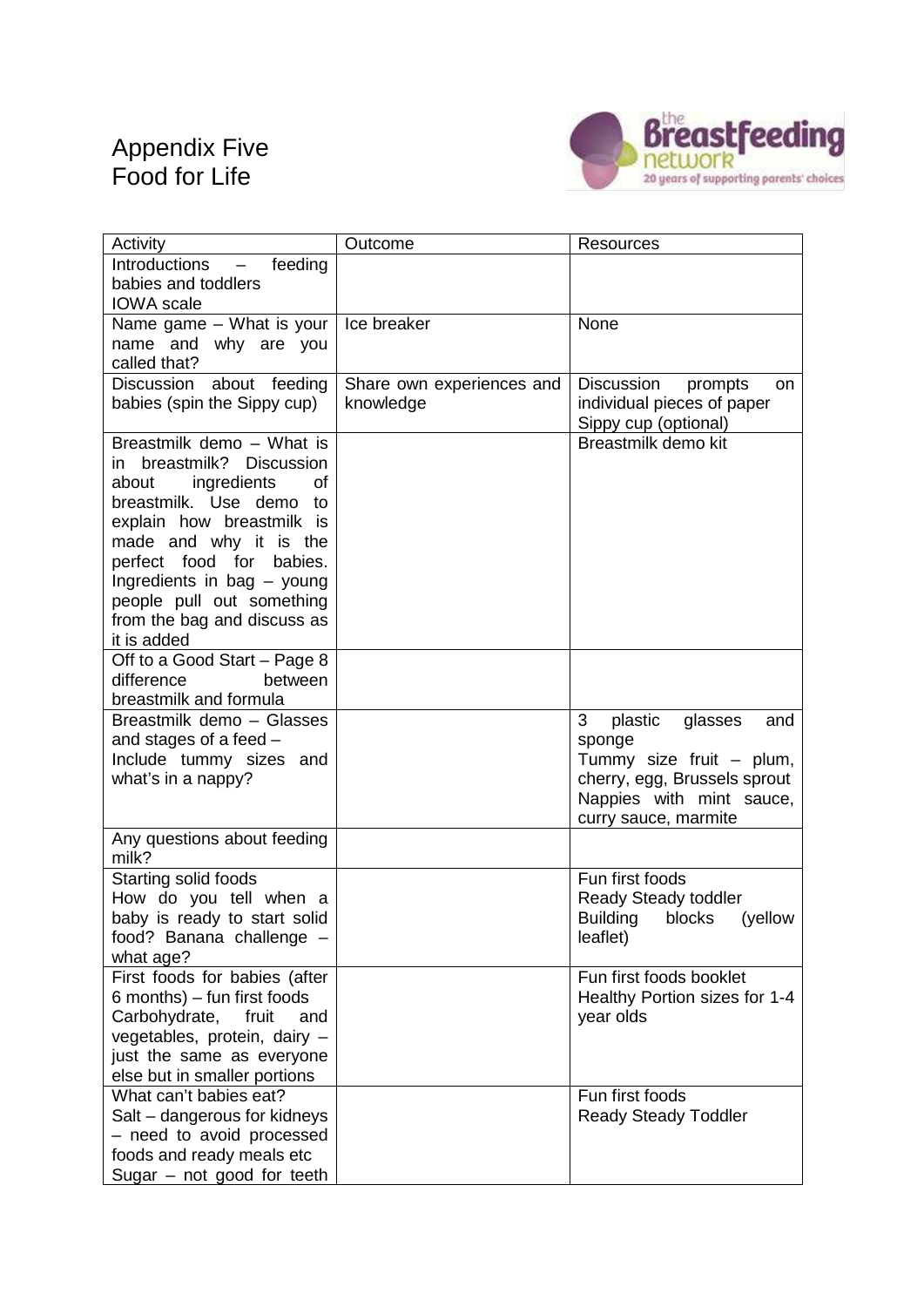| and don't want them to get<br>used to sweet foods<br>Honey $-$ not until after 1<br>year old                                                                                                                                                                                                                                    |                              |
|---------------------------------------------------------------------------------------------------------------------------------------------------------------------------------------------------------------------------------------------------------------------------------------------------------------------------------|------------------------------|
| Healthy diet $-$ important for<br>everyone.<br>Vitamins - Recommendation<br>that all children under 5<br>years have a vitamin with<br>vitamin D in it.<br>Healthy Start one way that<br>government helps families<br>with babies under 5 years<br>eat healthily – vouchers for<br>fruit/vegetables/milk<br>and<br>also vitamins | <b>Healthy Start leaflet</b> |
| Any questions?<br>Anything else you want to<br>know?<br>Did you learn anything new<br>today?<br>What did you find most<br>interesting?<br><b>IOWA</b> scale                                                                                                                                                                     |                              |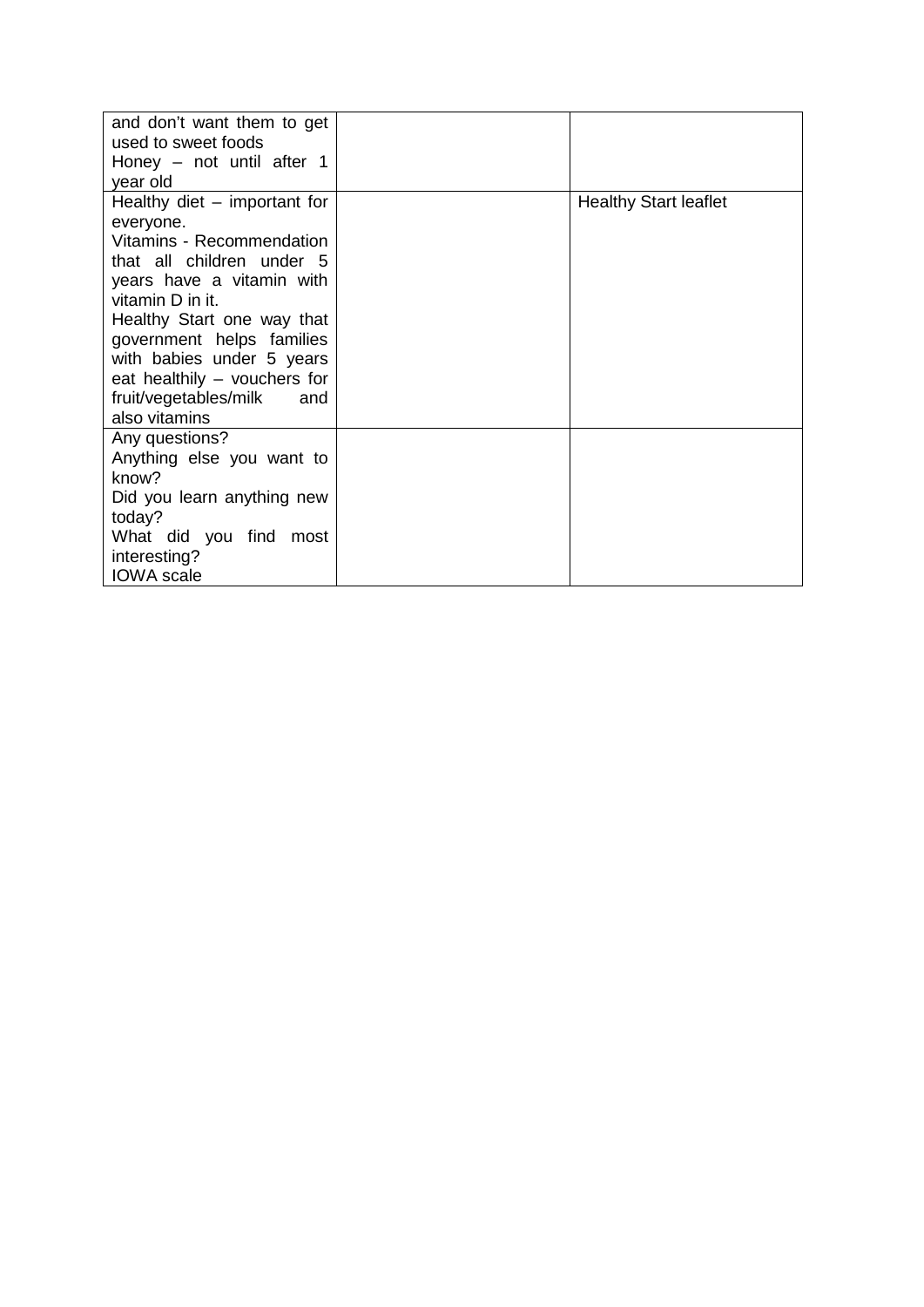# Appendix six Skills Academy



| Time<br>Teaching and learning<br><b>Pupil Engagement</b><br>Resources<br>Going to chat a little bit<br>Let pupils know what<br><b>Intro</b><br>None<br>the session will cover<br>about<br>feeding your<br>baby<br>5 mins<br>Then<br>cover<br>some<br>information about who<br>might support you from<br>when you are pregnant<br>to when your child<br>goes to school |
|-----------------------------------------------------------------------------------------------------------------------------------------------------------------------------------------------------------------------------------------------------------------------------------------------------------------------------------------------------------------------|
|                                                                                                                                                                                                                                                                                                                                                                       |
|                                                                                                                                                                                                                                                                                                                                                                       |
|                                                                                                                                                                                                                                                                                                                                                                       |
|                                                                                                                                                                                                                                                                                                                                                                       |
|                                                                                                                                                                                                                                                                                                                                                                       |
|                                                                                                                                                                                                                                                                                                                                                                       |
|                                                                                                                                                                                                                                                                                                                                                                       |
|                                                                                                                                                                                                                                                                                                                                                                       |
|                                                                                                                                                                                                                                                                                                                                                                       |
|                                                                                                                                                                                                                                                                                                                                                                       |
|                                                                                                                                                                                                                                                                                                                                                                       |
| Will also be some fun                                                                                                                                                                                                                                                                                                                                                 |
| and games along the                                                                                                                                                                                                                                                                                                                                                   |
| way and we are going                                                                                                                                                                                                                                                                                                                                                  |
| to ask you to join in a                                                                                                                                                                                                                                                                                                                                               |
| LOT so this isn't just                                                                                                                                                                                                                                                                                                                                                |
| about us standing at                                                                                                                                                                                                                                                                                                                                                  |
| the front. Please ask                                                                                                                                                                                                                                                                                                                                                 |
| any questions as we go                                                                                                                                                                                                                                                                                                                                                |
| along or you can ask<br>one of us at the end.                                                                                                                                                                                                                                                                                                                         |
| There is also paper                                                                                                                                                                                                                                                                                                                                                   |
| here and if you have a                                                                                                                                                                                                                                                                                                                                                |
| question that you don't                                                                                                                                                                                                                                                                                                                                               |
| want to ask out loud                                                                                                                                                                                                                                                                                                                                                  |
| you can write it down                                                                                                                                                                                                                                                                                                                                                 |
| and we will pass the                                                                                                                                                                                                                                                                                                                                                  |
| potty later to collect                                                                                                                                                                                                                                                                                                                                                |
| them<br>and<br>try<br>and                                                                                                                                                                                                                                                                                                                                             |
| answer them for you                                                                                                                                                                                                                                                                                                                                                   |
| <b>Ice Breaker</b><br>Just to get to know<br>Pupils move to arrange<br>Space to move around                                                                                                                                                                                                                                                                           |
| themselves<br>everyone,<br>arrange                                                                                                                                                                                                                                                                                                                                    |
| 5 mins<br>yourself alphabetically<br>alphabetically                                                                                                                                                                                                                                                                                                                   |
| by your first name, then                                                                                                                                                                                                                                                                                                                                              |
| we will go round and                                                                                                                                                                                                                                                                                                                                                  |
| you can tell us what                                                                                                                                                                                                                                                                                                                                                  |
| your name is and if                                                                                                                                                                                                                                                                                                                                                   |
| there is a reason you                                                                                                                                                                                                                                                                                                                                                 |
| have that name e.g.<br>from your granny, or a                                                                                                                                                                                                                                                                                                                         |
| famous person etc                                                                                                                                                                                                                                                                                                                                                     |
| Presenters and teacher                                                                                                                                                                                                                                                                                                                                                |
| join in                                                                                                                                                                                                                                                                                                                                                               |
| Spin the Sippy Cup<br><b>Discussion</b><br>Discussion cards<br>cards<br>Pupils spin to choose                                                                                                                                                                                                                                                                         |
| (Discussion Cards)<br>(attached) are placed<br>the card and then are                                                                                                                                                                                                                                                                                                  |
| face down on the floor<br>asked for their own                                                                                                                                                                                                                                                                                                                         |
| 20mins<br>in the centre of the<br>thoughts followed by a                                                                                                                                                                                                                                                                                                              |
| group discussion<br>circle, in a circle with a                                                                                                                                                                                                                                                                                                                        |
| Sippy<br>cup<br>the<br>in.                                                                                                                                                                                                                                                                                                                                            |
| middle.<br>Facilitator can help if                                                                                                                                                                                                                                                                                                                                    |
| any inaccuracies/myths                                                                                                                                                                                                                                                                                                                                                |
| The facilitator asks for<br>etc come up by offering<br>correct information<br>a volunteer to spin the                                                                                                                                                                                                                                                                 |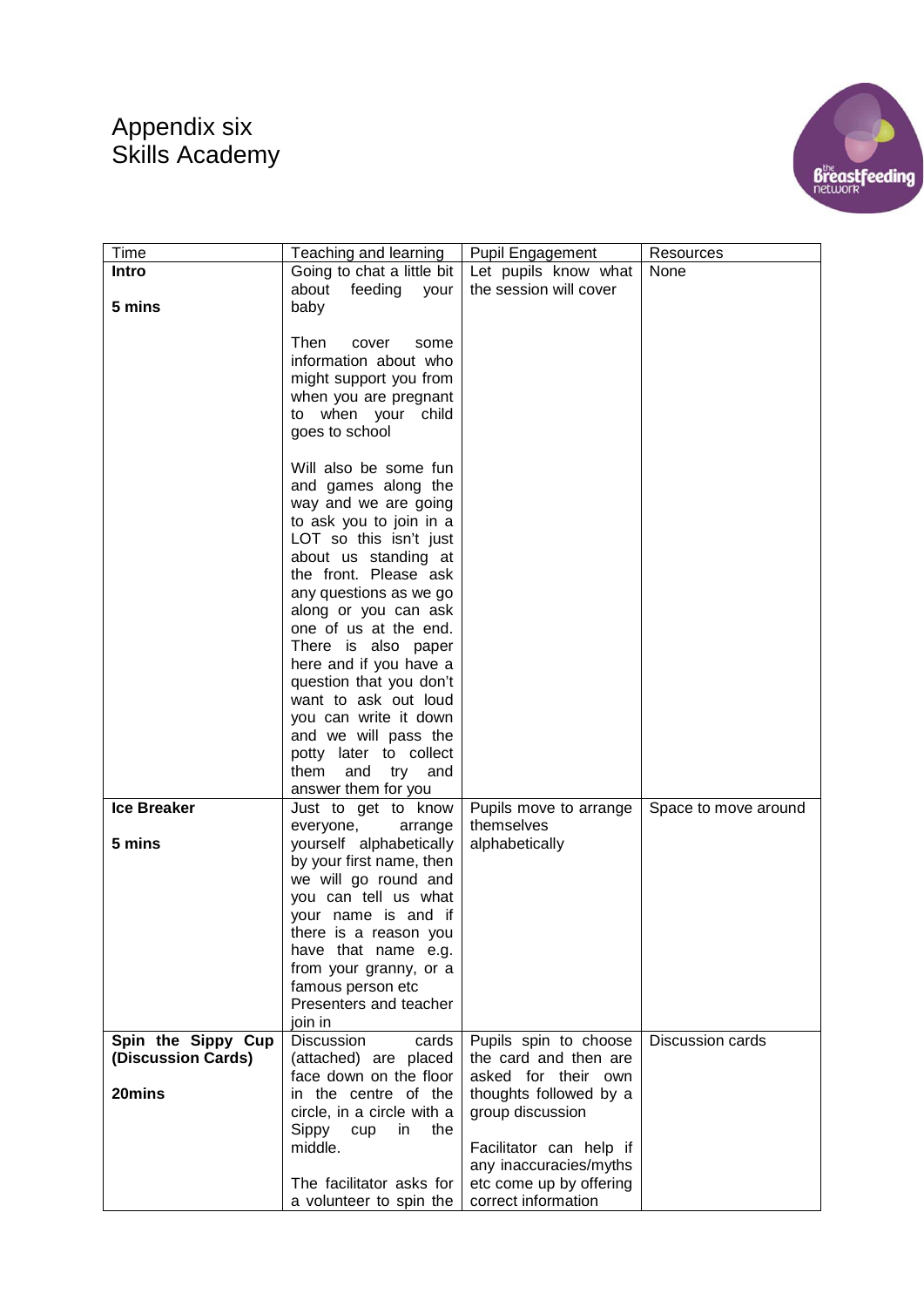|                                                                              | Sippy cup.<br>Whatever card the cup<br>lands pointing at is<br>read aloud the person<br>who spun the Sippy<br>cup is asked for their<br>thoughts<br>on<br>the<br>statement and then a<br>discussion<br>group<br>is<br>started.                                                                                                                                                                                                                                                                 |                                                                                                            |
|------------------------------------------------------------------------------|------------------------------------------------------------------------------------------------------------------------------------------------------------------------------------------------------------------------------------------------------------------------------------------------------------------------------------------------------------------------------------------------------------------------------------------------------------------------------------------------|------------------------------------------------------------------------------------------------------------|
| <b>Timeline</b><br>οf<br>who<br>(girls<br>you<br>supports<br>only)<br>15mins | Split into two smaller<br>$groups -$<br>Give role cards and<br>role description cards<br>and get them to pair<br>them up (5 mins)<br>Once paired ask each<br>group in turn to say<br>where on the timeline<br>they might be involved<br>and take turns to come<br>and stick them on the<br>flipchart. Explain three<br>places for midwives<br>and two places for HV                                                                                                                            | Timeline on a flipchart<br>Person<br>cards<br>and<br>descriptions for each gro<br>Have 1 extra midwife car |
| <b>Milk</b><br><b>Breast</b><br>Demo<br>(boys only)<br>20 <sub>min</sub>     | Talked a bit about how<br>people feel/think about<br>breastfeeding<br>now<br>going to look at what is<br>actually in breastmilk.<br>Give<br>you<br>an<br>opportunity to<br>make<br>your own breastmilk!<br>The<br>ingredients<br>are<br>passed round the circle<br>and discussed one at a<br>time<br>with<br>pupils<br>each<br>bringing<br>up<br>ingredient to be added<br>to the mixture.<br>How else can you feed<br>a baby? What other<br>milk is appropriate -<br>only first formula milks | <b>BM</b> demo kit                                                                                         |
| <b>Which Milk?</b><br>15 minutes                                             | Two<br>small<br>groups<br>Flipchart<br>again<br>$\omega_{\rm c}$<br>Breastfeeding / formula<br>feeding at the top<br>Pass out cards and get<br>each person to say if                                                                                                                                                                                                                                                                                                                           | Two flipcharts and two<br>cards<br>Whole group discussion<br>$end - any surprises?$                        |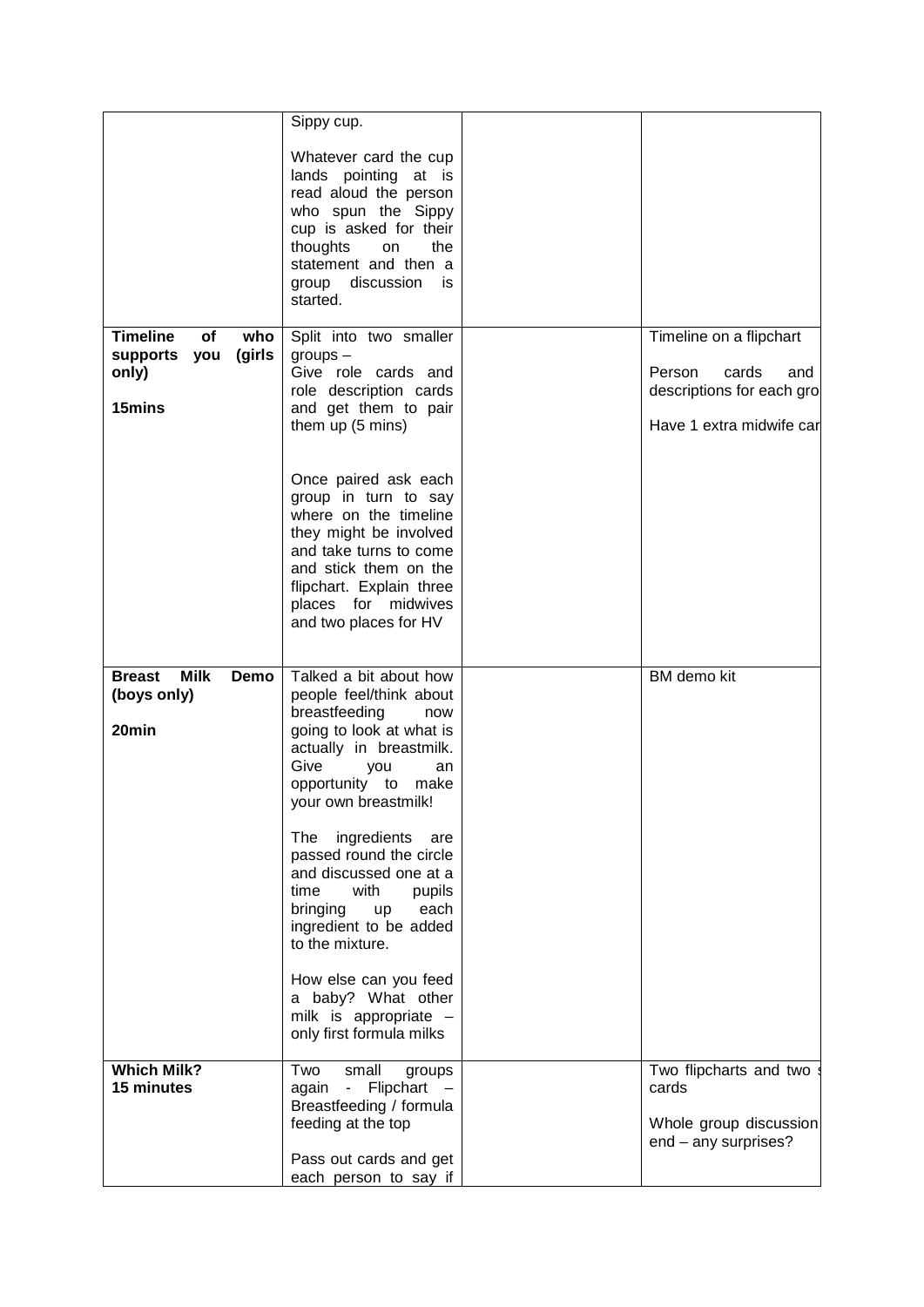|                             | they think it should go       |                            |
|-----------------------------|-------------------------------|----------------------------|
|                             | under<br>breastmilk<br>or     |                            |
|                             | formula                       |                            |
| Nappy Smell Test -          | Use fruits to show size       | NCT what's in a nappy sl   |
| what goes in must           | of baby's tummy and           |                            |
| come out                    | why small amounts of          | Cherry, Brussels sprout    |
|                             | colostrum are enough          | and egg                    |
|                             |                               |                            |
| 10mins                      | Nappy is passed round         |                            |
|                             | the circle with various       | <b>Nappies</b>             |
|                             | ingredients on it which       |                            |
|                             | represent how babies'         | Mint<br>sauce,<br>curry    |
|                             | poo can look and/or           | marmite                    |
|                             | smell.                        |                            |
|                             | From smelling alone,          |                            |
|                             | pupils guess what each        |                            |
|                             |                               |                            |
|                             | ingredient is.                |                            |
|                             | Line up nappies in            |                            |
|                             | timeline order                |                            |
|                             | Discuss transition from       |                            |
|                             | meconium through to           |                            |
|                             | yellow poo                    |                            |
|                             |                               |                            |
| <b>Baby milestones</b>      | Can<br>you<br>guess           | Flipchart page with timeli |
|                             | Willow's age?                 |                            |
| 10 mins                     | Flipchart page                | Milestones cards           |
|                             | with                          |                            |
|                             | timeline from new born        |                            |
|                             | to 2 years on it              |                            |
|                             | 8 milestones cards -          |                            |
|                             | hold up and ask when          |                            |
|                             | they think<br>baby<br>a       |                            |
|                             | reaches the milestone         |                            |
|                             | Physical and mental           |                            |
|                             | development of baby,          |                            |
|                             | lots of opportunities to      |                            |
|                             | practice these skills         |                            |
|                             | e.g. laying on the floor      |                            |
|                             |                               |                            |
|                             | to practice rolling, not      |                            |
|                             | spending lots of time in      |                            |
|                             | a pram so can practice        |                            |
|                             | crawling etc                  |                            |
| <b>Baby Sleep Challenge</b> | Pupils are numbered           | Moses basket x 2           |
|                             | " $1"$ and<br>"2"<br>to<br>be | <b>Blankets</b>            |
| 15mins                      | divided<br>into<br>two        | <b>Dolls</b>               |
|                             | (or<br>groups.<br>three       | Clothes and baby gro       |
|                             | groups?)                      | <b>Nappies</b>             |
|                             |                               | Cotton wool                |
|                             | Each group is given a         | Soft toys                  |
|                             | selection of the same         |                            |
|                             | props (a Moses basket,        |                            |
|                             |                               |                            |
|                             | bumper, fitted sheet,         |                            |
|                             | swaddle blanket, fleece       |                            |
|                             | blanket, cot quilt, and       |                            |
|                             | teddies.) and a baby.         |                            |
|                             | The challenge is to get       |                            |
|                             | the baby changed and          |                            |
|                             | ready for bed, racing         |                            |
|                             | the other team.               |                            |
|                             | Safe sleep message,           |                            |
|                             | feet<br>to<br>foot,<br>light  |                            |
|                             | blankets, not teddies,        |                            |
|                             |                               |                            |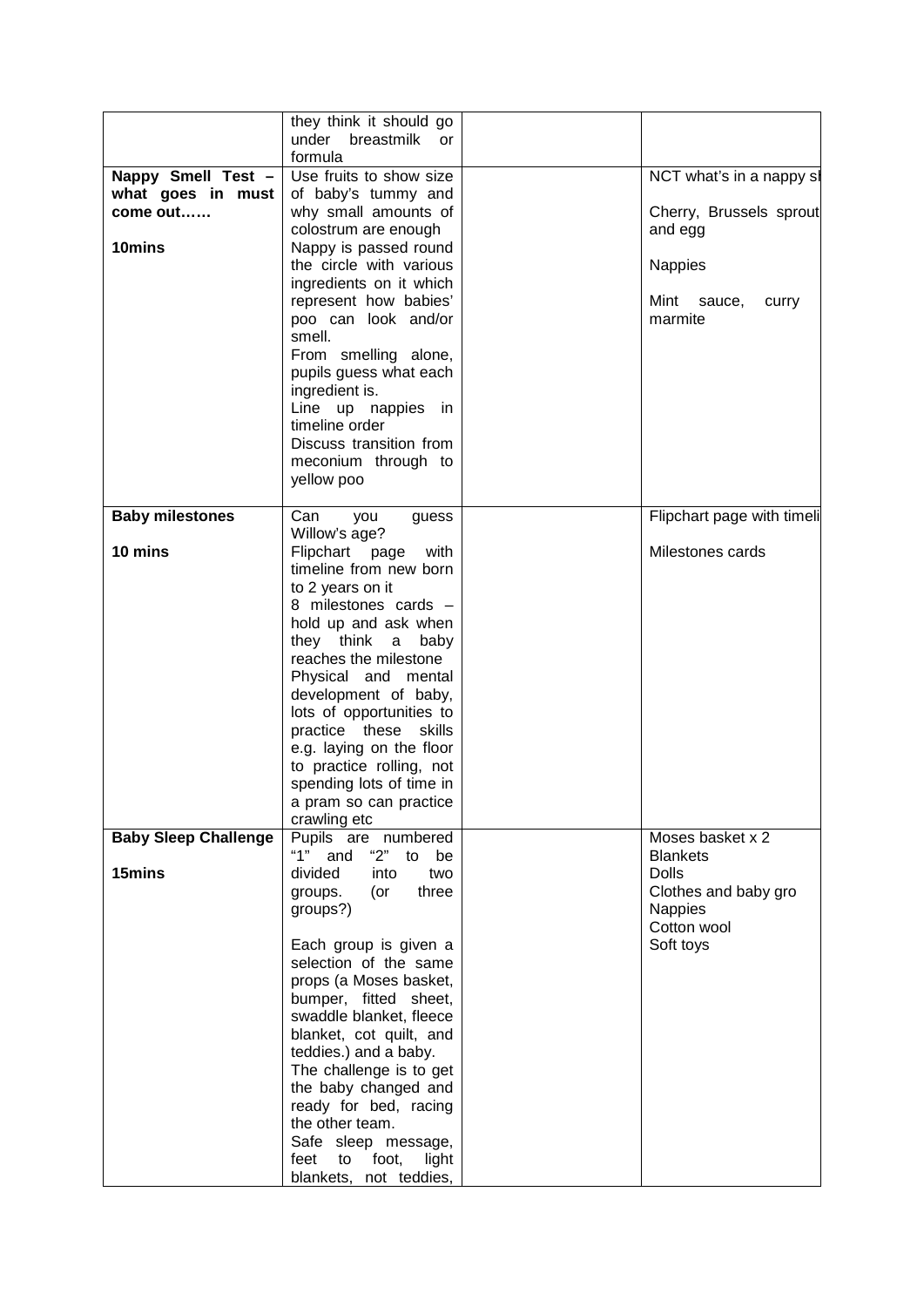|                   | on back                                                                              |                        |
|-------------------|--------------------------------------------------------------------------------------|------------------------|
| <b>Evaluation</b> | Pass a potty round the<br>circle with a notepad                                      | Potty<br>Post it notes |
| 10mins            | and pens<br>Pupils can ask any<br>questions or leave any<br>comments<br>anonymously. | pens                   |

#### **Who is involved in care notes**

Lots of people there to offer support – midwife, health visitor, Family nurse, consultant obstetrician

#### **Before pregnancy**

Planning a pregnancy speak to GP about health checks, think about folic acid, vitamin D and others

### **During pregnancy**

Important to contact midwife as soon as you think/know you are pregnant. Can make a big difference to your health during pregnancy and the health of your baby

You will have a midwife who you will see during your pregnancy, **7 appointments and 2 scans**. They will give lots of support and information to make health choices for you and your baby and chat about how you can get to know your new baby and communicate with it while it is still in your tummy and when it is born.

Your midwife will talk through what will happen when you go into hospital to have your baby and the choices you have about giving birth. Antenatal classes?

#### **Having your baby**

Most babies in Ayrshire are born in hospital but you can ask to give birth at home.

You will be able to write a birth plan to tell people what you would like your birth to be like. After your baby is born you will be able to hold them in **skin to skin**, this first cuddle is really important for getting to know your new baby. Having them close and with their skin touching yours helps to calm them and let them get used to the world, it also helps regulate their temperature, heart rate and breathing and can allow them to have their first feed more easily. Most often you will just see a midwife, but a doctor called a consultant obstetrician will also be available to help if you or your baby needs it.

### **Leaving hospital**

After your baby arrives you might be in hospital for just a few hours or a couple of days depending on how everything is going. When you come home a midwife will come and visit you most days until your baby is around 11-14 days old then your health visitor will start to visit. The midwife will be able to help give you lots of support and information about how to feed and care for your baby and also make sure you are feeling all right.

#### **Life with a new baby**

The health visitor will start to visit at 11-14 days after your baby is born and your health visitor will be there to support you until your baby starts school! Some visits they will come to your house and some (like for vaccinations) will be at your GP surgery. Your health visitor is will always be happy to chat to you about any concerns you might have about your baby. She will help make sure your baby is developing as they should e.g. growing and learning to do things.